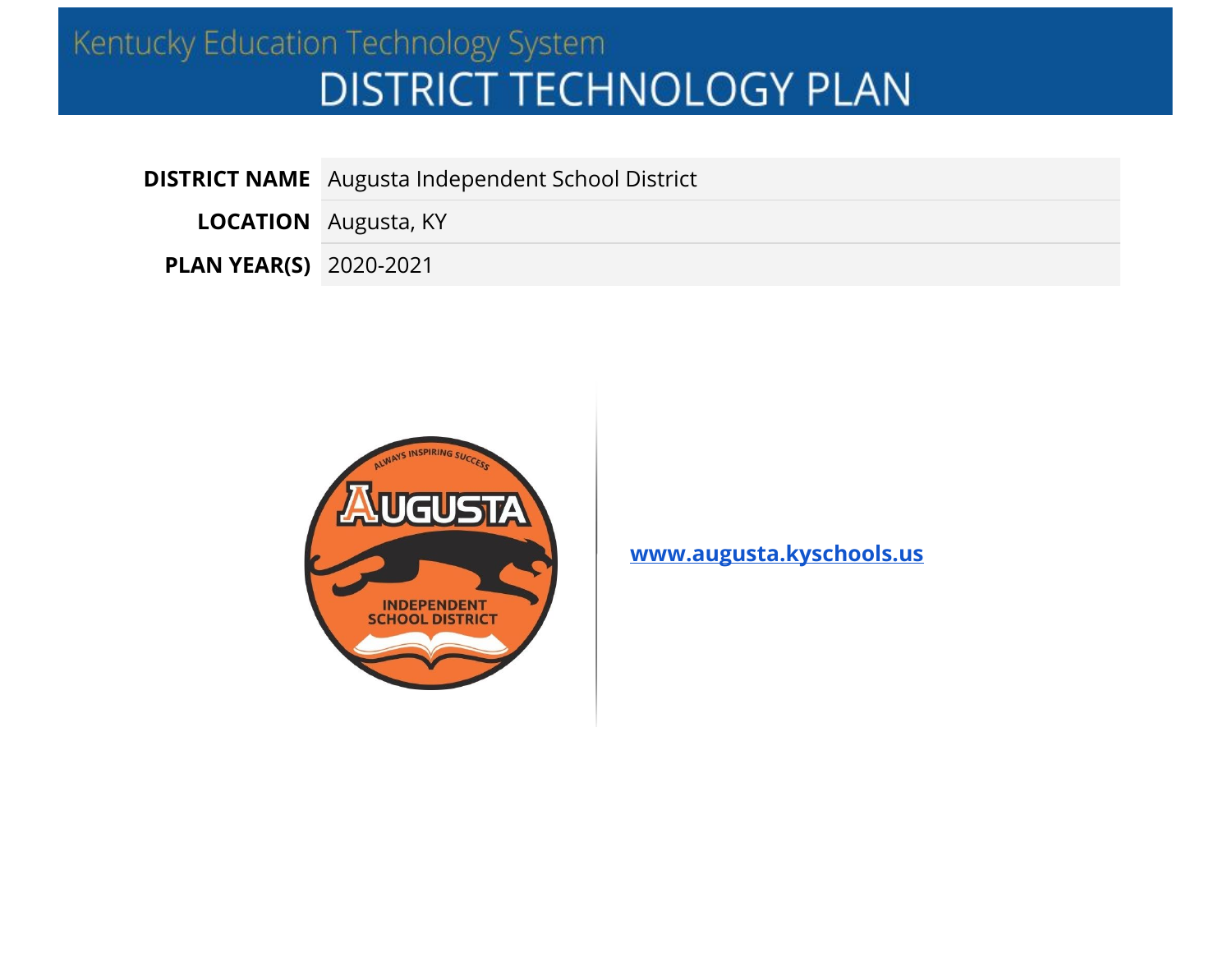### <span id="page-1-0"></span>**Table of Contents**

**Table of [Contents](#page-1-0)**

**[Planning](#page-2-0) Team**

**Previous Plan [Evaluation](#page-3-0)**

**New Plan [Preview](#page-5-0)**

**[Student](#page-6-0) Voice**

#### **KETS Master Plan Areas of [Emphasis](#page-7-0)**

Robust [Infrastructure](#page-8-0) & Ecosystem Data [Security,](#page-10-0) Safety & Privacy Budget & [Resources](#page-12-0) **[Partnerships](#page-14-0)** Digital Curriculum, Instruction & [Assessment](#page-16-0) [Personalized](#page-19-0) Professional Learning Use of [Space](#page-21-0) & Time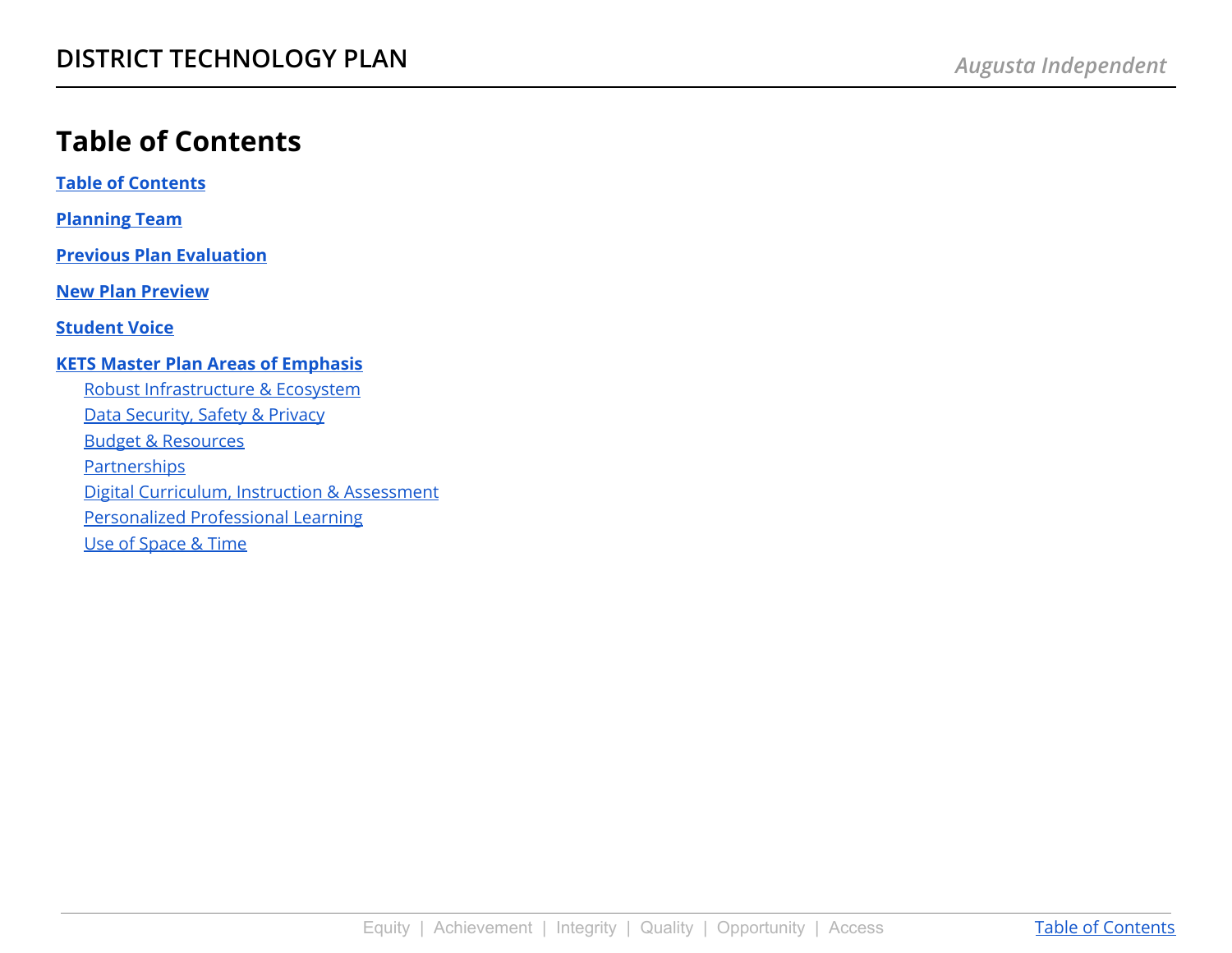### <span id="page-2-0"></span>**Planning Team**

| District Staff [Recommended to include CIO/DTC, TIS/DLC, technician, finance officer, superintendent, academic officer, DAC, etc.] |  |
|------------------------------------------------------------------------------------------------------------------------------------|--|
| Timothy Litteral, Director of Finance & Technology / CIO                                                                           |  |

| <b>Building Staff</b> [Recommended to included principals, LMS, STC, counselors, teachers, teaching assistants, etc.] |                                                   |  |  |  |  |
|-----------------------------------------------------------------------------------------------------------------------|---------------------------------------------------|--|--|--|--|
| Robin Kelsch, Principal                                                                                               | Tony Ruf, Middle School Social Teacher            |  |  |  |  |
| Brandi Brewer, Assistant Principal / PD Coordinator                                                                   | Colleen Taylor, High School English Teacher       |  |  |  |  |
| Cynthia Gibson, 6th Grade Teacher, LMS                                                                                | Renee McClanahan, Business/Technology/FCS Teacher |  |  |  |  |
| Christopher Mason, MS/HS Science Teacher                                                                              |                                                   |  |  |  |  |

### **Additional District Contributors** [Recommended to include board members, SBDM members, program directors, etc.]

Rebecca Arnold, FRYSC/Community Education Director

| <b>Students</b> [Recommended to include middle and/or high school students ]                     |                                     |  |  |  |
|--------------------------------------------------------------------------------------------------|-------------------------------------|--|--|--|
| John Paul Cordle, High School Student / Technology Aide<br>Grayson Miller, Middle School Student |                                     |  |  |  |
| Emma Young, High School Student                                                                  | Madison Kelsch, High School Student |  |  |  |

| <b>Other</b> [parents/community members, business and nonprofit leaders, etc. ] |  |  |  |  |
|---------------------------------------------------------------------------------|--|--|--|--|
| Tina Sticklen, Parent / PTSA / Board Office Administrative Assistant            |  |  |  |  |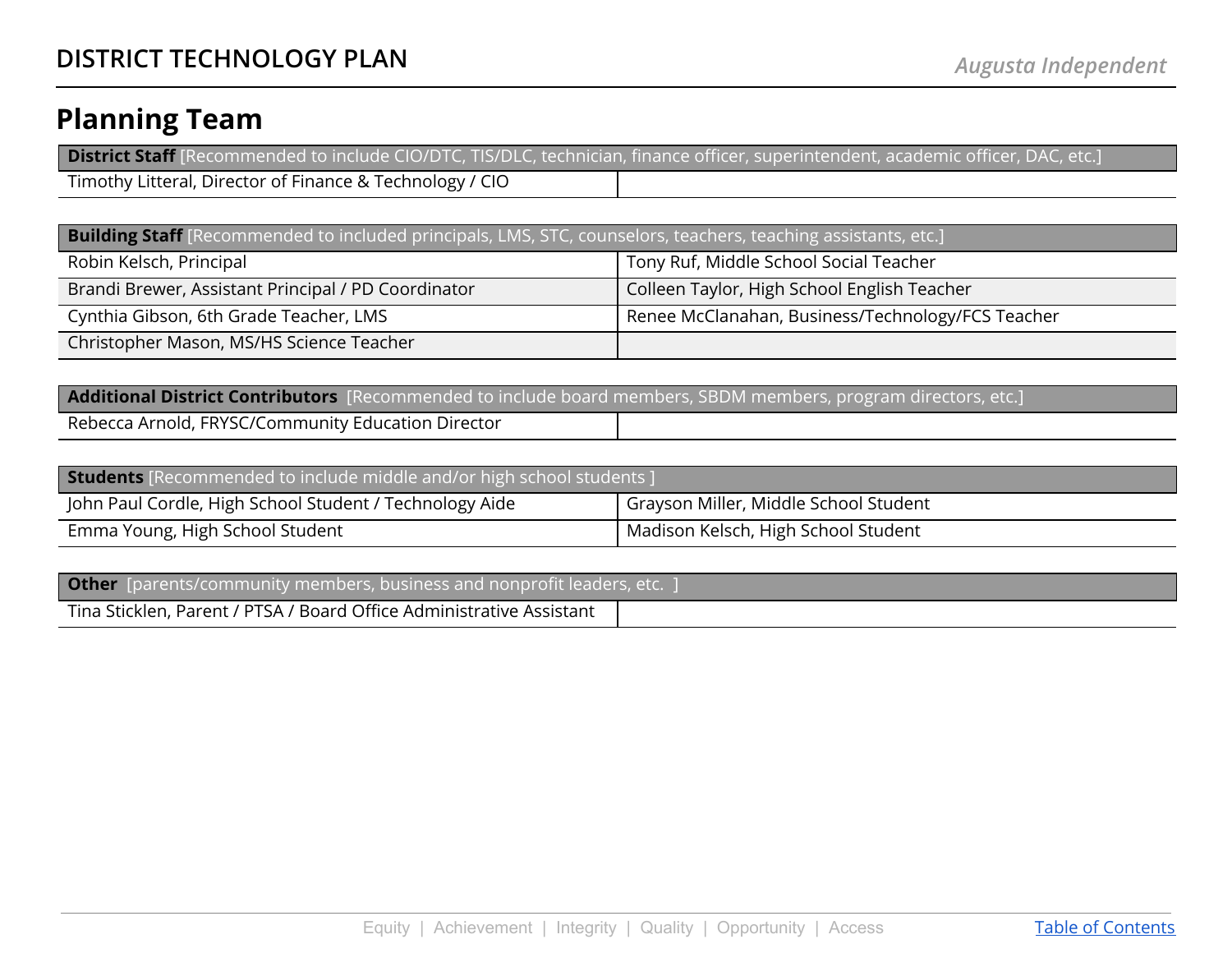### <span id="page-3-0"></span>**Previous Plan Evaluation**

In this section include a discussion of the "expiring" *(previous year's)* plan using the prompts below. Attempt to limit your narrative to the space provided.

#### *What goals were met?*

The goal of having all students utilizing technology in regular education classrooms and in computer labs was successful, overall. Students in grades 5-12 have Chromebook access and were typically accessing technology on a daily basis. While there are fewer devices in the K-4 classrooms, students use the between six to twelve devices that are in those classrooms on a regular basis and teachers take advantage of the computer lab.

With this increase in technology, we had a goal to provide a classroom monitoring tool for teachers to utilize for Chromebook monitoring. We purchased the GoGuardian solution to give teachers the ability to monitor and control student Chromebook use.

Students were to be able to understand and operate technology systems. This goal was achieved by being able to have grades 4-6 in a class with the technology teacher. For 7th and 8th grade students, in addition to having a Chromebook to use daily, those students were in a technology class as well. Students in grades K-3 received some instruction in technology during their "specials" class. Every student participated in Internet Safety lessons during the first month of school.

Teachers using technology effectively was accomplished with professional development. The CIO along with two classroom teachers attended the annual KySTE conference to build knowledge and capacity about technology resources. Those teachers provided a day of technology sessions during teacher PD. New teachers received training prior to the start of the year on the various technology systems used within the district.

Another goal that was met was for teachers to utilize electronic resources to plan and improve instruction. After conferring with the assistant principal, she stated that teachers are successfully using Google Docs/Slides to upload weekly lesson plans and to create their professional growth plans.

Our district has worked to provide information electronically to parents. We have advertised the use of the parent portal, maintain a district website, utilize an automated calling system, and maintain a social media presence online.

#### *Goals that were not met or didn't have the expected outcomes?*

Our goal was to integrate current technology, and one of our desired actions was to upgrade all computers to Windows 10. While we finally updated and retired all Windows Vista devices, we have approximately 10% of devices that are still Windows 7.

The goal of replacing SMART Board with new BrightLinks wasn't fully met. We did replace one SMART Board with an interactive panel and another with a BrightLink, but due to limited funds, still have three classrooms that have the older SMART Board.

With the lack of state funds for instructional resources/textbooks, printing levels did not decrease, as more resources were printed locally.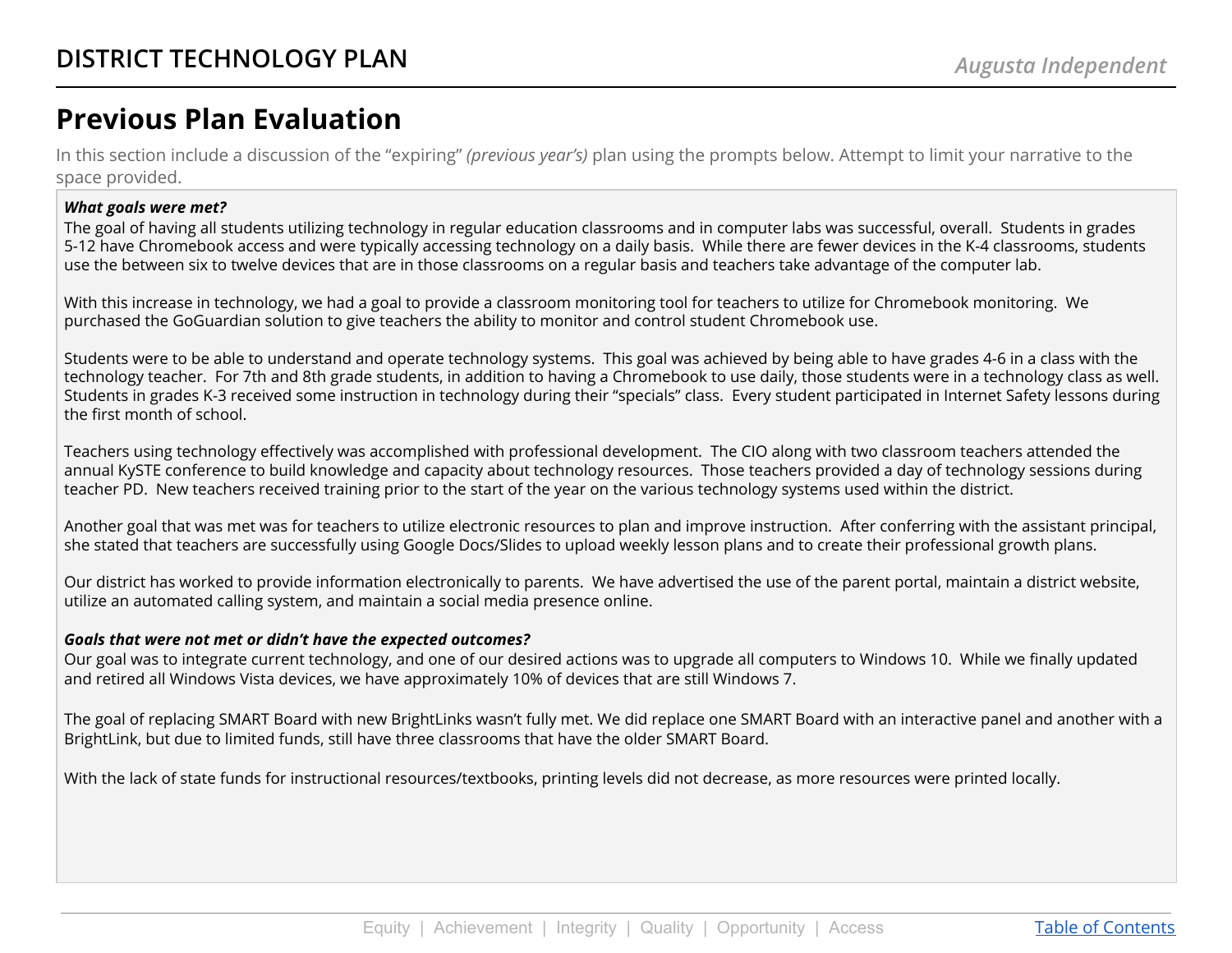#### *Areas of improvement?*

The teaching of digital citizenship needs to be more deliberate. While it is likely these elements are taught in the technology classes, they need to be more thoroughly integrated into the curriculum at the elementary level and in secondary courses.

While we did add 5th grade to our 1:1 initiate, our goal is to continue adding more devices at the elementary level for student use.

One of our action items in order to help prepare students at all levels to succeed in a global community was to offer STLP activities to students. There was a plan at the beginning of the year to offer an STLP club at the elementary level, but that did not come to fruition.

#### *Areas/goals that are no longer relevant?*

N/A

#### *Needs that emerged after evaluation of the previous plan?*

Resources/sample lessons may need to be developed to assist teachers with digital citizenship.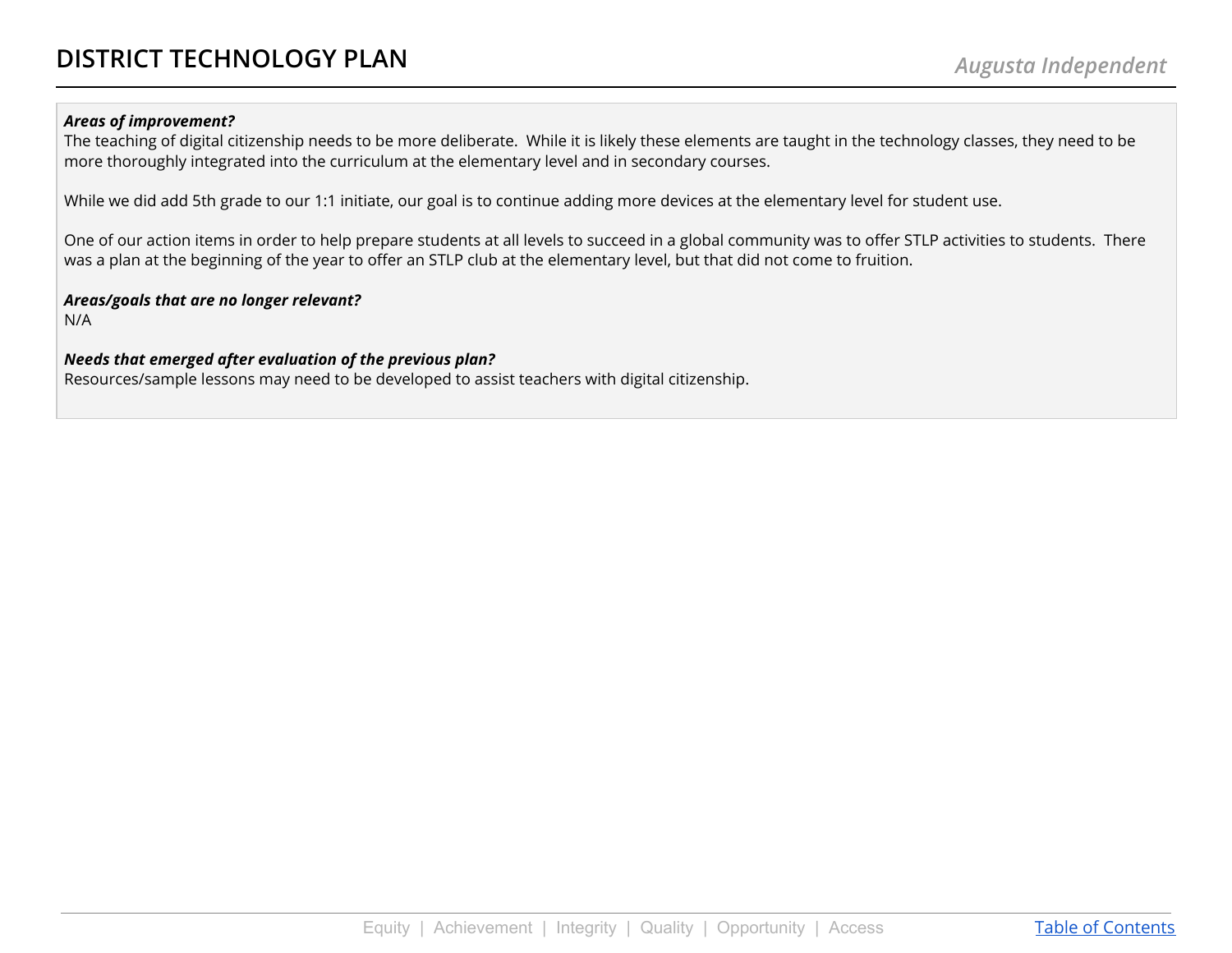### <span id="page-5-0"></span>**New Plan Preview**

This is a high-level overview or executive summary of the plan as a whole. Attempt to limit your narrative to the space provided below. *[See [Technology](https://education.ky.gov/districts/tech/Pages/KETS-2018---2024-Master-Plan---Technology-Planning.aspx) Planning section of KETS Master Plan for more information]*

#### *How did you and the planning team decide on the goals for this plan?*

Review began of the previous technology plan by determining what goals and activities were still relevant and valuable. The KETS Master Plan and the district's CDIP were also reviewed to ensure technology goals were aligned and related to district goals and state technology goals.

It was determined that a focus should be put on a robust infrastructure and ecosystem. It is important to have not only the necessary devices in place, but also the systems/platforms that facilitate learning and strengthen the learning environment. Another goal the team felt was important was digital curriculum, instruction, and assessment. There is more emphasis, particularly at the elementary level, for teachers to use digital tools and resources to close the achievement gap and differentiate instruction.

#### Briefly discuss the major activities slated for implementation and how these activities will advance curriculum and instruction integration, student *technology literacy, professional development, & technology infrastructure.*

Giving students more access to technology instruction is imperative. Therefore, this plan includes intentional technology instruction to Kindergarten through 6th grade students by allocating time in the master schedule for technology classes for all of our elementary students. Middle school grades will continue to have technology courses, and optional technology courses are offered to high school students.

Professional development is an important area. We have increased our technology PD for teachers in recent years and need to continue that practice so that they are knowledgeable about the available tools and resources that are available for use in the classroom to engage students, facilitate learning, and expose students to technology.

Funding options will continue to be explored in order to expand the use of handheld devices into the elementary level, which would allow for more exposure to technology and increased ability to differentiate instruction.

Another goal/activity is to have a more intentional program in the teaching of digital citizenship. It is important that students be properly educated in order to effectively and ethically navigate the world in the 21st century.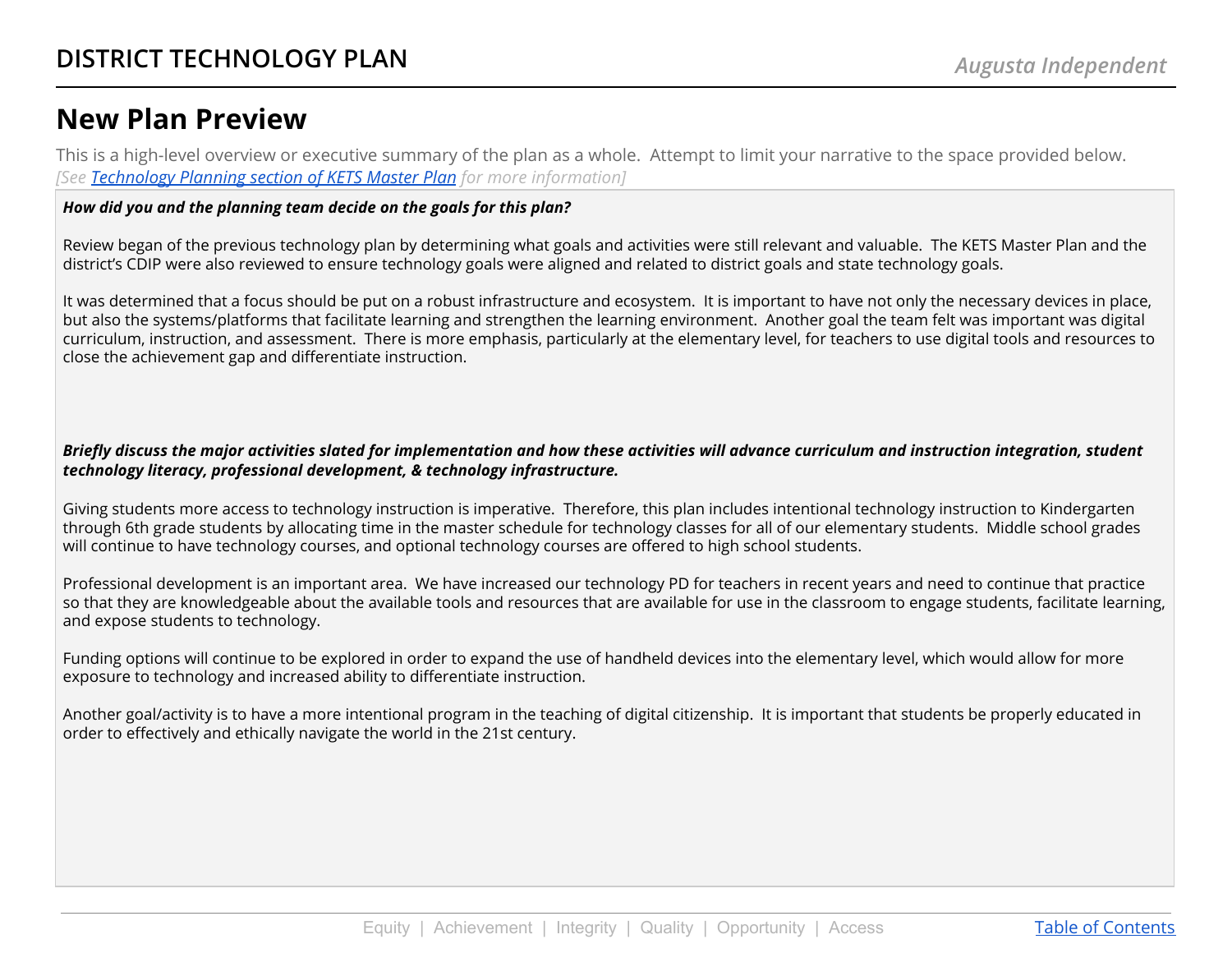### <span id="page-6-0"></span>**Student Voice**

Personalized student learning allows students to develop deeper learning competencies including critical thinking, using knowledge and information to solve complex problems, collaboration, and communication. Capturing student input about their access to opportunities that build these competencies is key to effective technology planning. Please answer the questions in the space provided below.

Do you currently have a method to collect student responses about the digital learning environment? If so, which tool (ex: BrightBytes, Speak Up, *survey created by you or the district, other)?* N/A

If you have a method to collect student voice for this purpose, reference specific data points from the collection that were useful in developing *strategies for this new plan. N/A*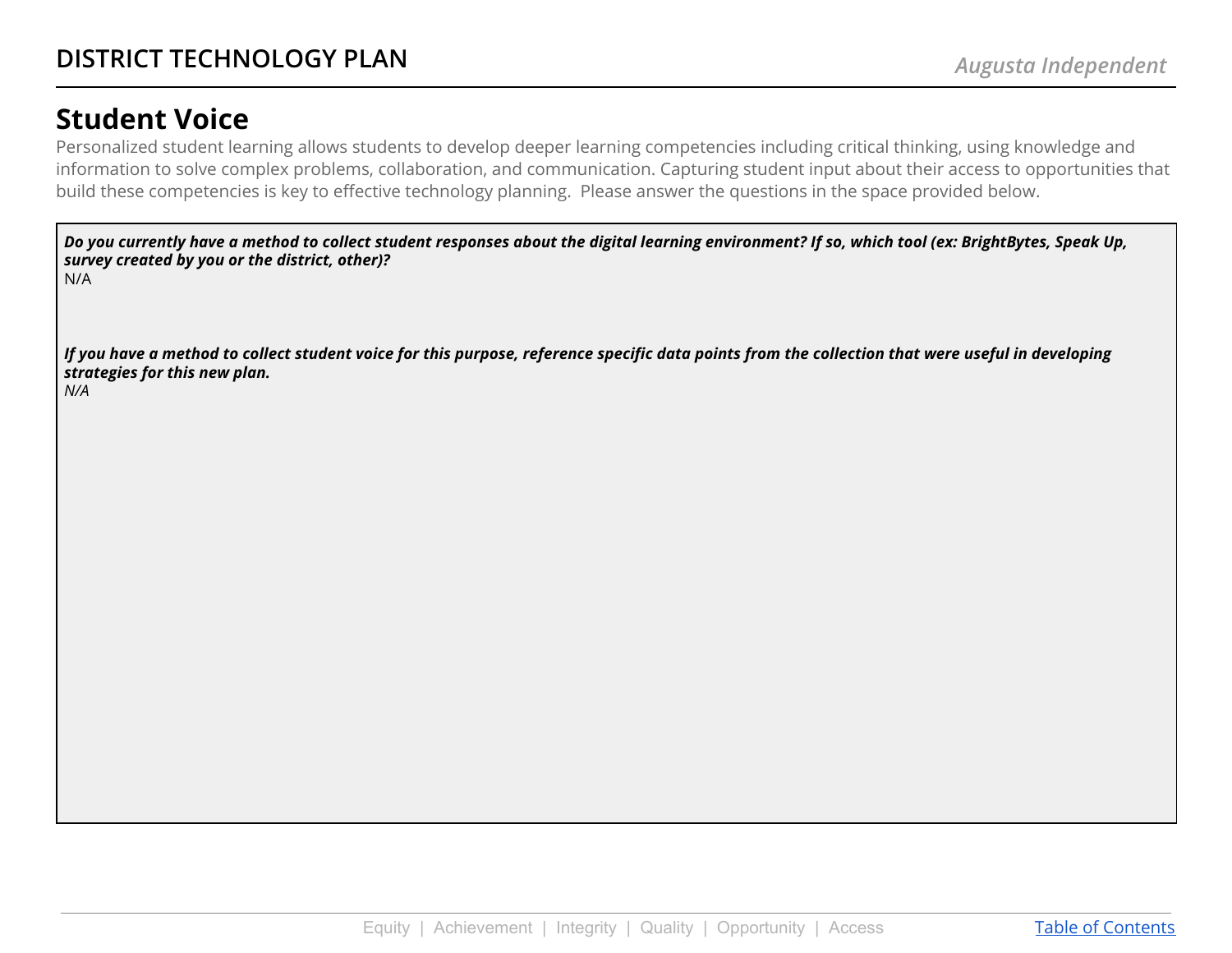#### <span id="page-7-0"></span>**KETS Master Plan Areas of Emphasis**

**Connected to the Future Ready Framework**

The Future Ready Framework identifies seven Gears to assist districts in developing a roadmap for student success through personalized student learning and collaborative leadership. The KETS Master Plan has identified 37 Areas of Emphasis connected to the Future Ready Framework and are categorized as either *1) Areas of Acceleration (AA) or 2) Areas of Improvement (AI).* The "areas of acceleration" are considered big wins, successes, and major milestones of the KETS are identified for continuation work. The "areas of improvement" address emerging areas based upon growth or decline metrics, research, needs assessments, and reporting by Kentucky school districts.

Use the Areas of Emphasis and Future Ready Framework as a lens to analyze current trends, initiatives, needs and goals of your district. Link the work of this new plan identified by your planning team to the Gears and Areas of Emphasis of the KETS Master Plan on the following pages. There is no expectation to address all 37 Areas of Emphasis of the KETS Master Plan. Any strategy that involves Erate, please include in the Budget & Resources gear. If your district has lease agreements (i.e.; device, fiber, etc.), be prepared to reference the quantity during the final submission process.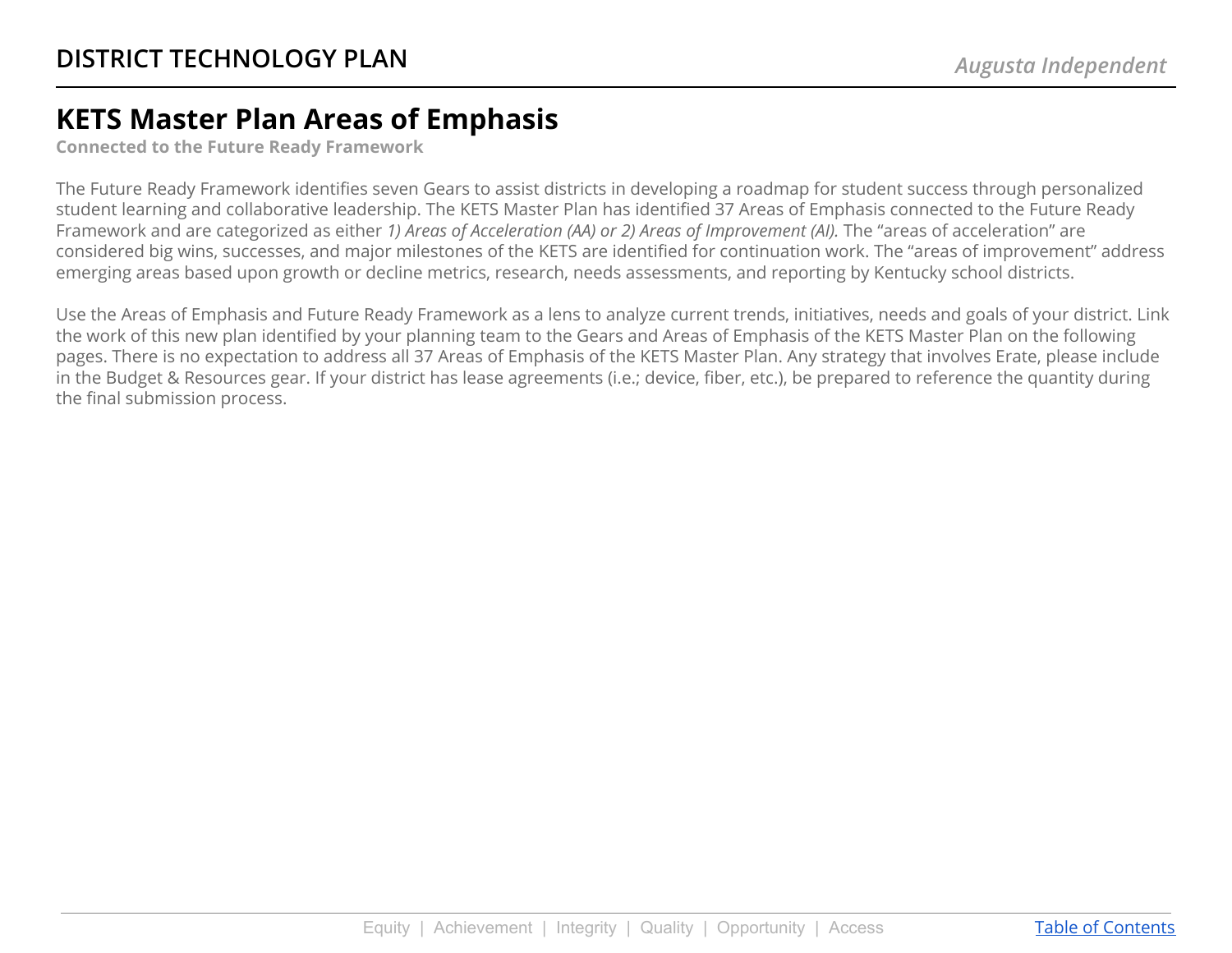

<span id="page-8-0"></span>*Robust Infrastructure & Ecosystem*

*Future Ready Gear*

**KETS GUIDING PRINCIPLE** – A robust infrastructure is one that delivers the device, network and support needs of staff and students to create personalized learning environments using digital tools and resources.



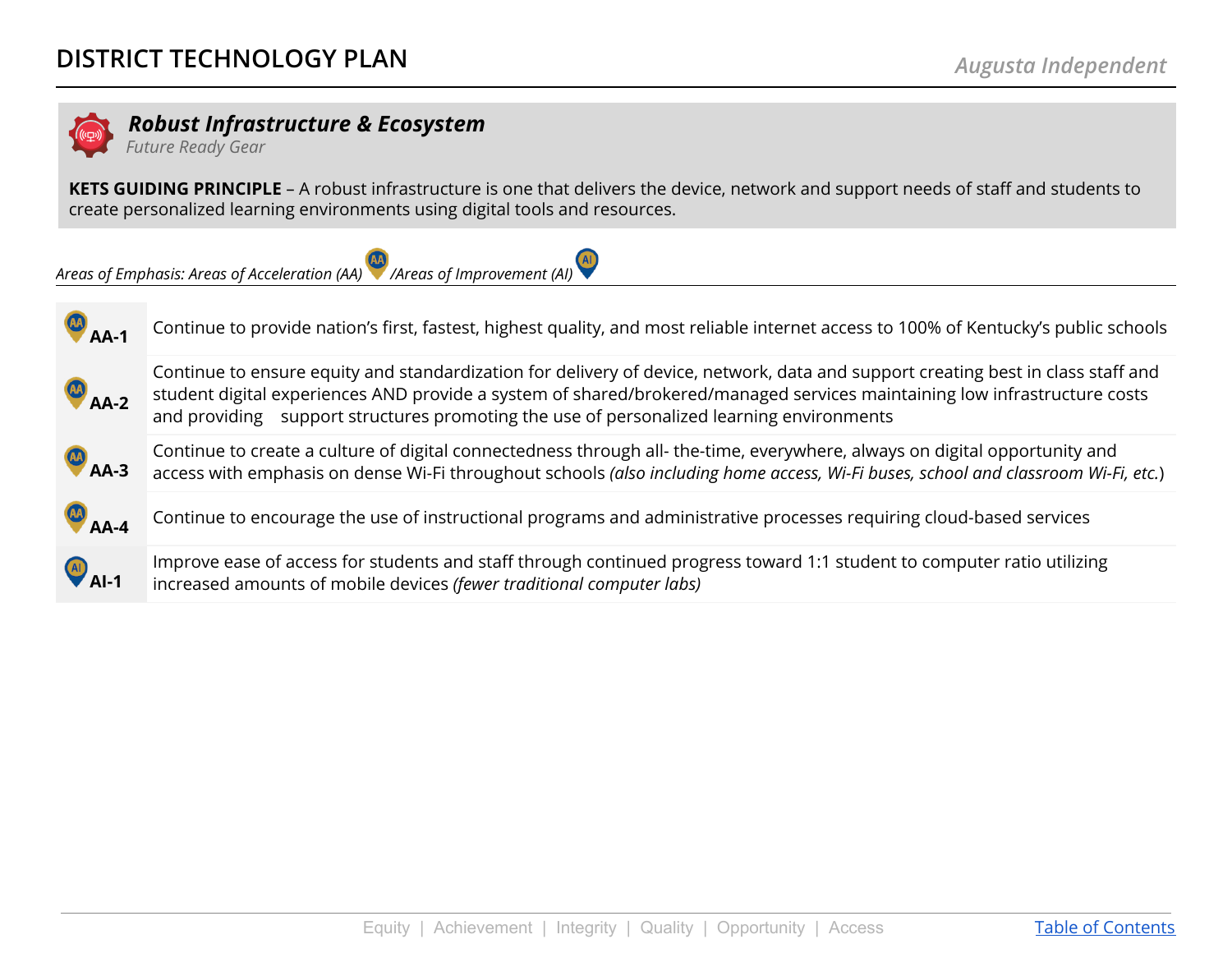| <b>KETS AA</b><br>or Al | Strategy                                                                                                                 | Person(s)<br>Involved                    | Anticipated<br>Timeframe                 | Anticipated<br><b>Funding Source</b>                                      | Anticipated<br>Funding<br>Amount | How will you know this is<br>successful? (including metrics)                                                                               |
|-------------------------|--------------------------------------------------------------------------------------------------------------------------|------------------------------------------|------------------------------------------|---------------------------------------------------------------------------|----------------------------------|--------------------------------------------------------------------------------------------------------------------------------------------|
| $Al-1$                  | Expansion/addition of<br>handheld devices to students<br>will continue to improve<br>teaching & learning.                | District and<br>School<br>Administrators | Ongoing                                  | External grants                                                           | \$3,000                          | Device inventory counts will<br>increase and more students,<br>particularly in the elementary<br>grades, will have access to devices.      |
| AA <sub>2</sub>         | Aging staff devices will be<br>replaced with workstations<br>that meet staff needs.                                      | <b>CIO</b>                               | August 01, 2020<br>to March 31, 2021     | <b>KETS</b><br><b>Federal Grants</b><br>Local Funds                       | \$4,500                          | Teachers will have computers no<br>more than six years old to result in<br>increased productivity.                                         |
| AA2                     | Augusta Independent will<br>have 100% of computers with<br>operating systems using<br>Windows 10 or newer.               | <b>CIO</b>                               | July 01, 2020 to<br>December 31,<br>2020 | N/A                                                                       | N/A                              | Annual inventory will show all<br>devices are at least operating<br>Windows 10.                                                            |
| AA2                     | Classrooms still utilizing<br>SMART Boards will migrate to<br>the BrightLink projector or an<br><b>Interactive Panel</b> | <b>CIO</b>                               | Ongoing                                  | <b>KETS</b><br>Local Funds<br>Federal, State, &<br><b>External Grants</b> | \$12,000                         | All classrooms will have a<br>BrightLink or Interactive panel<br>installed for use.                                                        |
| AA4                     | Google Slides will be used to<br>upload weekly lesson plans.                                                             | Teachers<br>School<br>Administrators     | Ongoing                                  | N/A                                                                       | N/A                              | School administrators will be able<br>to review lesson plans<br>collaboratively with teachers<br>through the Google platform.              |
| AA4                     | Google Docs will be utilized<br>for professional growth plans<br>for teachers.                                           | Teachers<br>School<br>Administrators     | Ongoing                                  | N/A                                                                       | N/A                              | School administrators will be able<br>to review professional growth<br>plans collaboratively with teachers<br>through the Google platform. |
| AA2                     | Continue to provide a<br>monitoring platform for<br>Chromebooks usage.                                                   | <b>CIO</b>                               | Ongoing                                  | Local School<br>Funds<br><b>KETS</b>                                      | \$1,000                          | Feedback from teachers about the<br>ability to monitor student activity<br>in real-time.                                                   |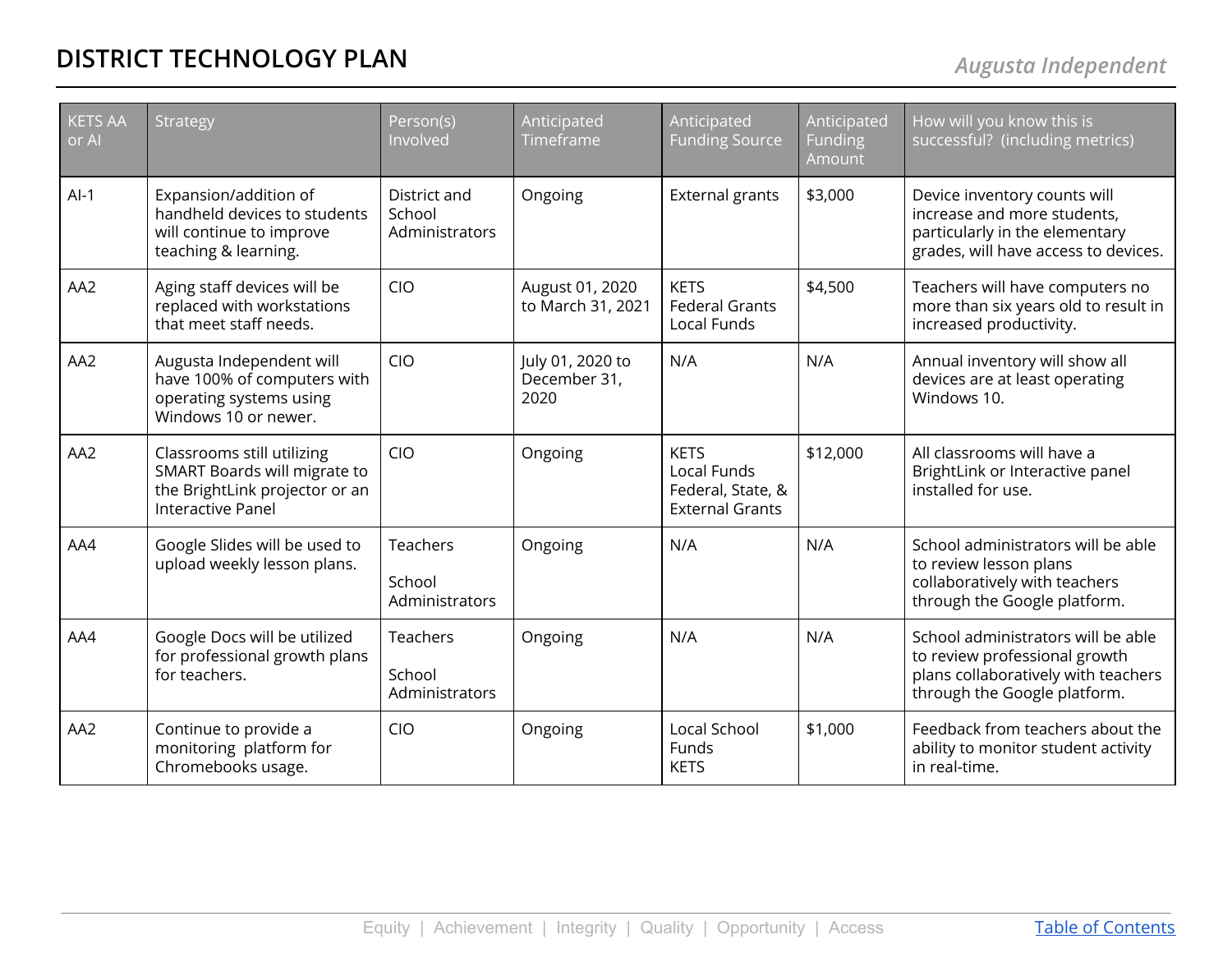

<span id="page-10-0"></span>*Data Security, Safety & Privacy Future Ready Gear*

**KETS GUIDING PRINCIPLE –** Security, safety and privacy of student data is a cornerstone of digital learning. Policies and procedures are enacted at the state, district and school levels that work in conjunction for this purpose. Student data are then utilized by data fluent educators for improved decision-making leading to increased learning for students.

*Areas of Emphasis: Areas of Acceleration (AA) /Areas of Improvement (AI)*



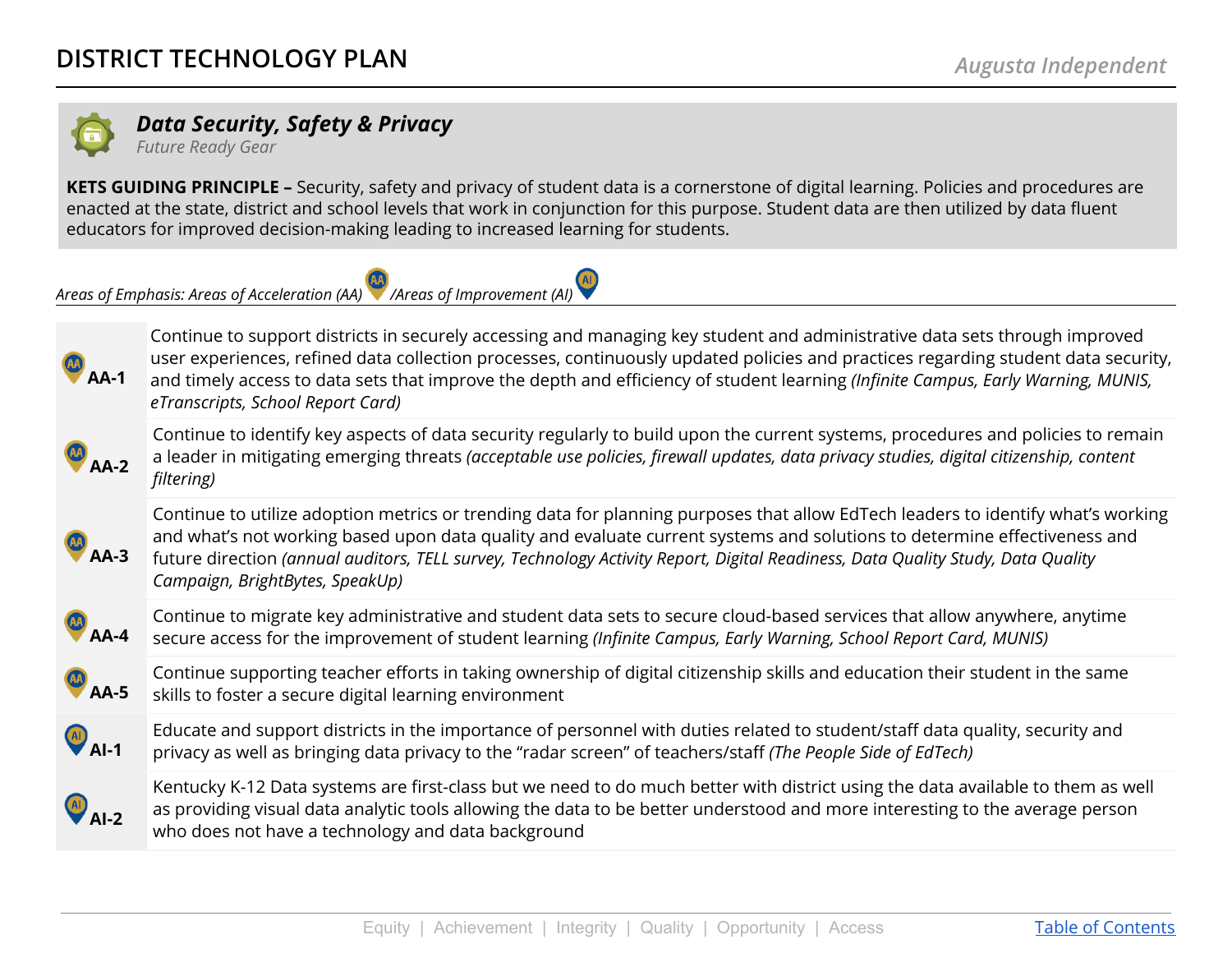| <b>KETS AA</b><br>or Al | Strategy                                                                                                                                                  | Person(s)<br>Involved                       | Anticipated<br>Timeframe | Anticipated<br><b>Funding Source</b> | Anticipated<br>Funding<br>Amount | How will you know this is<br>successful? (including metrics)                                                                 |
|-------------------------|-----------------------------------------------------------------------------------------------------------------------------------------------------------|---------------------------------------------|--------------------------|--------------------------------------|----------------------------------|------------------------------------------------------------------------------------------------------------------------------|
| AA1                     | All teachers will manage student<br>records through input of data in<br>the student information system<br>and keep the information<br>current and secure. | <b>Teachers</b><br>School<br>Administrators | Ongoing                  | Local Funds                          | \$2,000                          | Student records and data will be<br>readily available to school<br>administrators and parents.                               |
| AA <sub>2</sub>         | Surplus computer equipment<br>will be recycled through a<br>vendor who will pick up on site<br>and dispose of equipment<br>properly.                      | <b>CIO</b>                                  | Ongoing                  | N/A                                  | N/A                              | Surplussed equipment will be<br>picked by a vendor who will<br>provide certification of data<br>destruction, when necessary. |
| $AI-1$                  | Teachers will receive annual<br>training on the importance of<br>data privacy and security.                                                               | <b>CIO</b>                                  | Ongoing                  | N/A                                  | N/A                              | No reports of mishandled data or<br>data breaches.                                                                           |
| $AA-5$                  | Staff will continue to increase<br>data security measures by<br>creation of 15 character<br>passphrases.                                                  | All Staff                                   | Ongoing                  | N/A                                  | N/A                              | No reports of data breaches.                                                                                                 |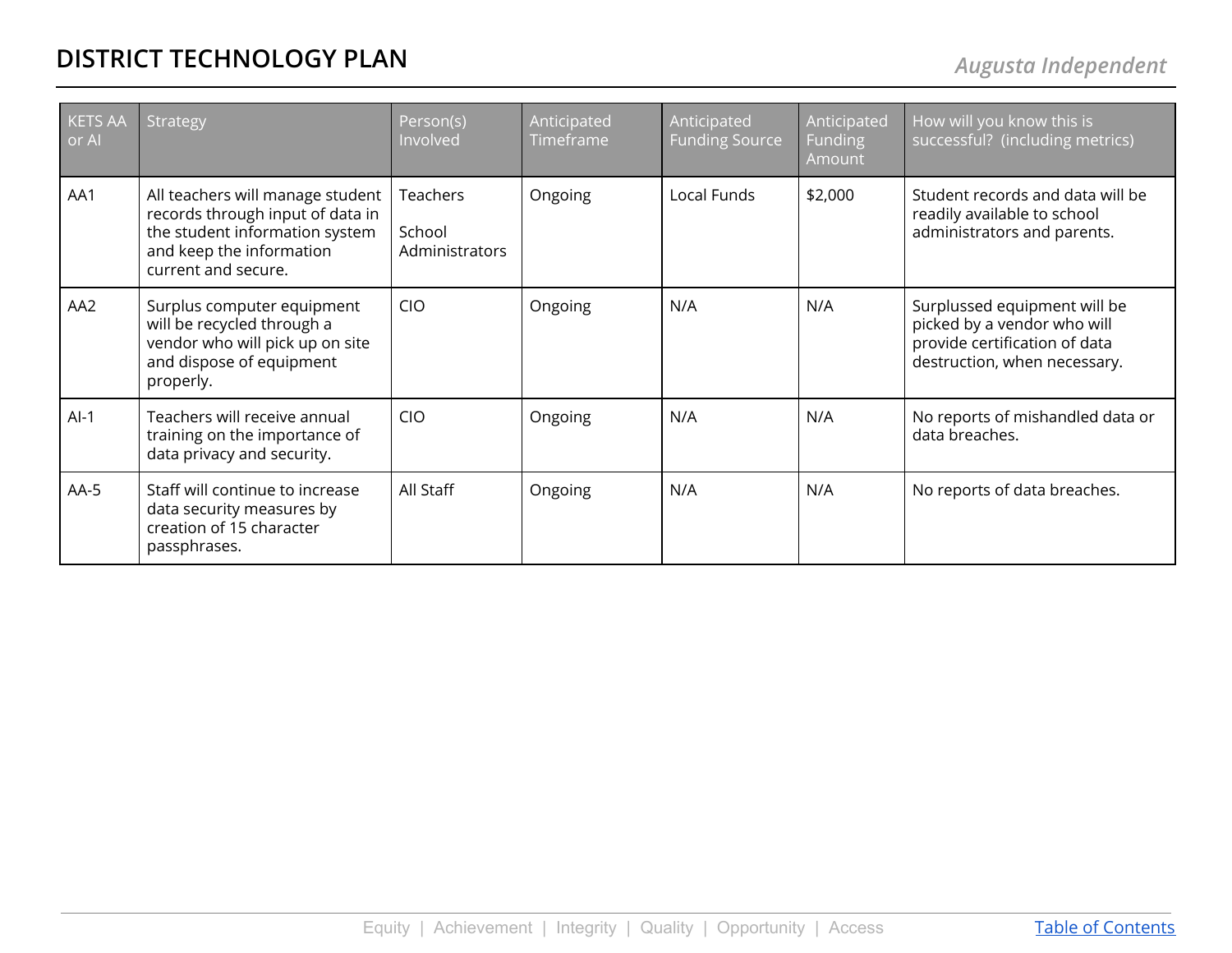

<span id="page-12-0"></span>*Budget & Resources Future Ready Gear*

**KETS GUIDING PRINCIPLE –** The Master Plan, as well as district and school technology plans, are aligned to the vision of 21st century skills for students and staff. Revenue streams are aligned to account for the recurring and nonrecurring total cost of ownership to support the 21st century learning environment in a manner that reflects good stewardship of tax dollars to include devices, infrastructure, support, data and human services.

*Areas of Emphasis: Areas of Acceleration (AA) /Areas of Improvement (AI)*



| $\bigcirc$ AA-1      | Continue to maximize local and state education technology expenditures through a system of shared/brokered/managed<br>services                                                                                                                                                                                                  |
|----------------------|---------------------------------------------------------------------------------------------------------------------------------------------------------------------------------------------------------------------------------------------------------------------------------------------------------------------------------|
| $\bigcirc$ AA-2      | Continue use of long-term planning strategies that allow for continuity of initiatives and systems (ex. Accounting for cost of<br>ownership over the lifespan of equipment so monies are allocated for repairs/upgrades)                                                                                                        |
| <b>D</b><br>AA-3     | Continue to leverage all available state and federal funding opportunities to address required basic cost of living increases,<br>previous budget cuts of basic services, projected growth by districts (e.g. Internet consumption) while maximizing education<br>technology programs and initiatives (Technology Need, E-rate) |
| $\bigcirc$ AA-4      | Continue to migrate key administrative and student data sets to secure cloud-based services that allow anywhere, anytime<br>secure access for the improvement of student learning (Infinite Campus, Early Warning, School Report Card, MUNIS)                                                                                   |
| <b>D</b><br>AA-5     | Continue supporting teacher efforts in taking ownership of digital citizenship skills and education their student in the same<br>skills to foster a secure digital learning environment                                                                                                                                         |
| $AD$ <sub>Al-1</sub> | Make districts aware of position/roles requiring technology-related duties in support of technology and instruction (The People<br>side of K-12 EdTech                                                                                                                                                                          |
| $AD$ Al-2            | Make districts aware of how to reduce expenditures on printing/print services (both in consolidated contract pricing as well as<br>shifting from paper to digital experiences)                                                                                                                                                  |
| $AD$ $AI-3$          | Evaluate the need and explore new contracts that drive costs down for statewide summative online assessment, learning<br>management systems, printing services and interim based assessments                                                                                                                                    |
| AI AI-4              | See an increased percentage of districts examining which education technology investments are or are not being maximized                                                                                                                                                                                                        |
|                      |                                                                                                                                                                                                                                                                                                                                 |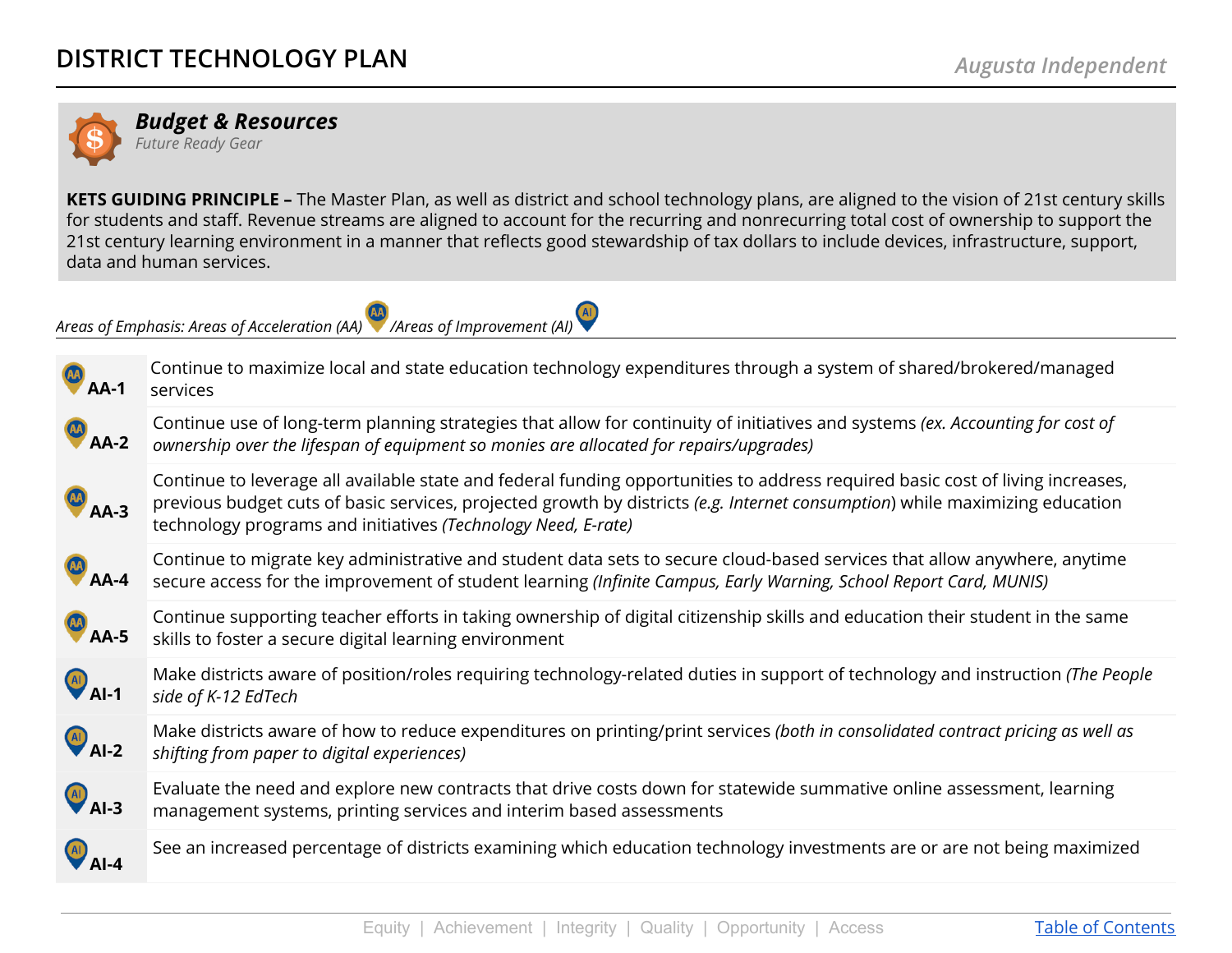| <b>KETS AA</b><br>or Al | Strategy                                                                                                                     | Person(s)<br>Involved                                  | Anticipated<br>Timeframe          | Anticipated<br><b>Funding Source</b>                                       | Anticipated<br><b>Funding</b><br>Amount | How will you know this is<br>successful? (including metrics)                       |
|-------------------------|------------------------------------------------------------------------------------------------------------------------------|--------------------------------------------------------|-----------------------------------|----------------------------------------------------------------------------|-----------------------------------------|------------------------------------------------------------------------------------|
| AA3                     | Replace aging Universal Power<br>Supplies.                                                                                   | <b>CIO</b>                                             | July 01, 2020 to<br>June 30, 2021 | E-rate<br><b>KETS</b>                                                      | \$3,000                                 | Smaller UPS's replace current UPSs<br>supporting servers, single<br>switches, etc. |
| AA3                     | KETS/USF Funds will be used to<br>purchase routers, servers, and<br>switches to replace end of life<br>equipment, as needed. | <b>CIO</b>                                             | Ongoing                           | E-rate<br><b>KETS</b>                                                      | \$5,100                                 | New equipment is purchased and<br>installed.                                       |
| $AI-2$                  | Reduce cost of printing by<br>encouraging teachers to use<br>digital tools and monitoring<br>printing data monthly.          | <b>CIO</b><br><b>Administrators</b><br><b>Teachers</b> | Ongoing                           | Local Funds                                                                | \$9,000                                 | Data will show a decrease in<br>printing activity.                                 |
| $AA-1$                  | Attempt to maximize<br>technology spending by<br>utilizing funds from other<br>departments, when available.                  | <b>CIO</b><br>Administrators                           | Ongoing                           | <b>KETS</b><br>Local Funds<br><b>State Grants</b><br><b>Federal Grants</b> | N/A                                     | Budgets of various departments<br>show expenditures for technology.                |
| $AA-2$                  | All technology licensing<br>requirements (Microsoft, etc.)<br>will be kept current to assure<br>compliance.                  | <b>CIO</b>                                             | Ongoing                           | <b>KETS</b>                                                                | \$2,200                                 | Services and products continue to<br>function as expected.                         |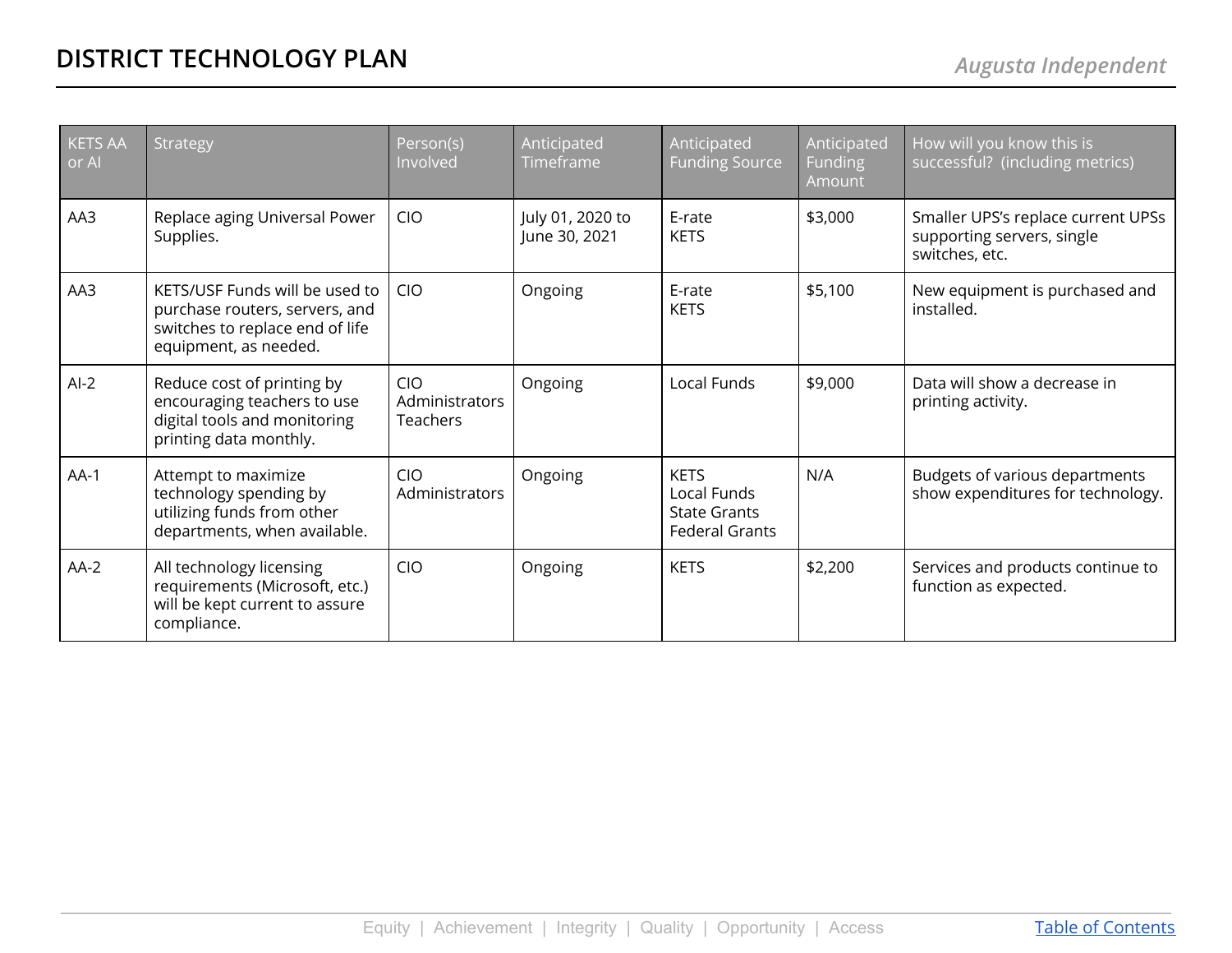

#### <span id="page-14-0"></span>*Partnerships Future Ready Gear*

**KETS GUIDING PRINCIPLE –** Connecting students and educators to the local and global community is a key factor to student success. The Master Plan will continue to provide opportunities for trusted relationships to build those connections as well as increase communication and transparency with shareholders, including families, districts, vendors, regional education collaboratives, postsecondary institutions and business/industry, in support of student learning and preparation beyond K-12.

*Areas of Emphasis: Areas of Acceleration (AA) /Areas of Improvement (AI)*



| <b>M</b>            | Continue to build trusted relationships with shareholders (families, districts, partners) that will reduce risk as well as increase                                                                                                                                                                                       |
|---------------------|---------------------------------------------------------------------------------------------------------------------------------------------------------------------------------------------------------------------------------------------------------------------------------------------------------------------------|
| <b>AA-1</b>         | transparency and communication (districts, vendors, higher-education, regional cooperatives)                                                                                                                                                                                                                              |
| <b>AA</b><br>$AA-2$ | Continue to utilize avenues of communication with shareholders allowing pertinent information and dialog to further student<br>learning efforts (Webcasts, BrightBytes, Technology Activity Report, KETS Service Desk, Office of Education Accountability studies,<br>$\overline{\phantom{a}}$ independent studies, etc.) |

**AA-3** Continue to utilize tools engaging postsecondary institutions, community members, districts and families in student learning and life after K-12 (eTranscripts, School Report Card and Dashboard tool, Infinite Campus parent and student portal, KDE Open House, *Digital Readiness Survey)*

**AI**<br>**AI-1** Partner with postsecondary pre-service teacher and principal programs to provide support in candidate preparation

**AI-2** Encourage postsecondary institutions to host STLP events and /or more fully maximize the opportunity to showcase the university and its programs while students are on campus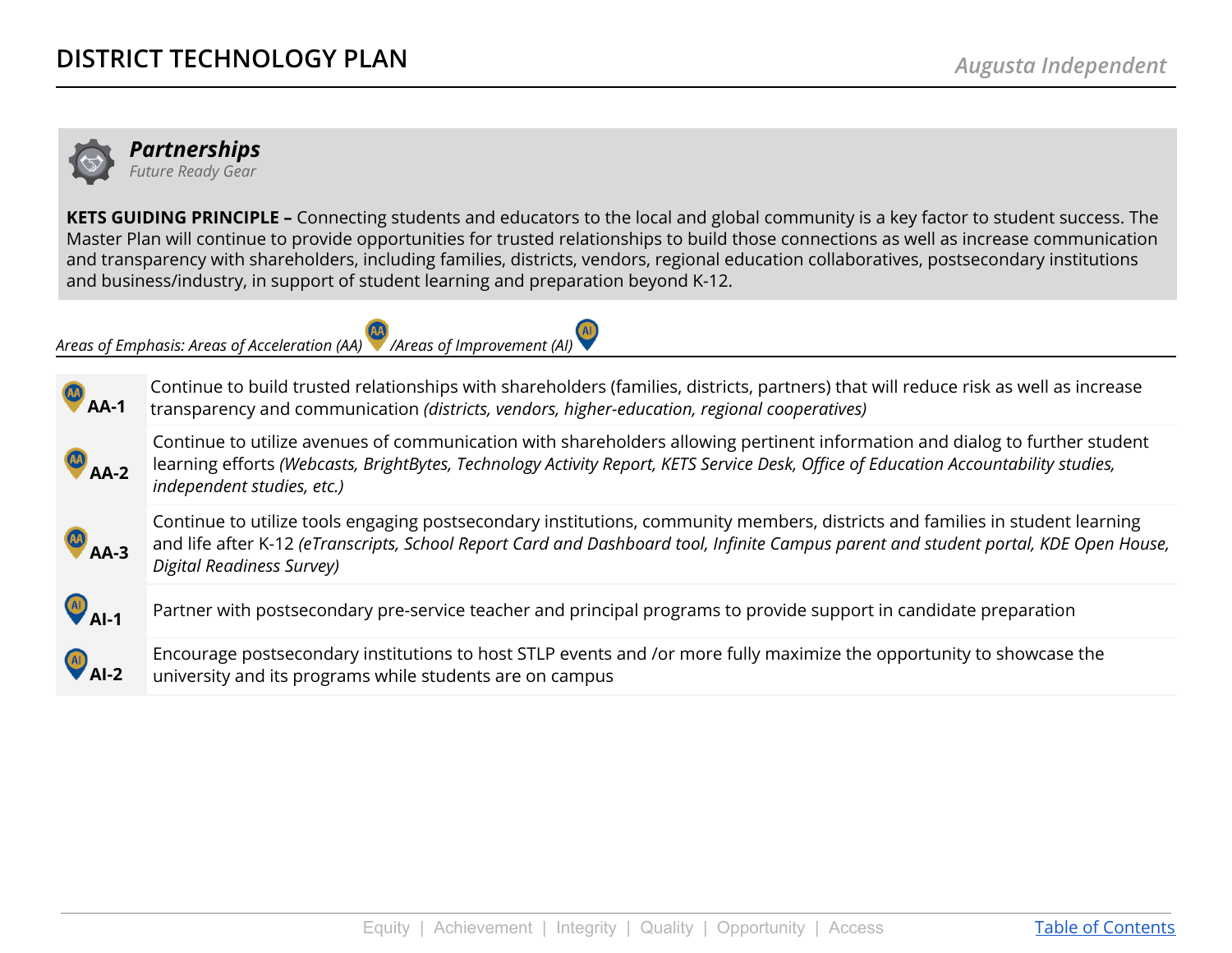| <b>KETS AA</b><br>or Al | Strategy                                                                                                                                                                       | Person(s) Involved                                              | Anticipated<br>Timeframe | Anticipated<br><b>Funding Source</b> | Anticipated<br>Funding<br>Amount | How will you know this is<br>successful? (including metrics)                                                            |
|-------------------------|--------------------------------------------------------------------------------------------------------------------------------------------------------------------------------|-----------------------------------------------------------------|--------------------------|--------------------------------------|----------------------------------|-------------------------------------------------------------------------------------------------------------------------|
| AA3                     | Electronic access to student<br>data through cloud systems<br>will facilitate dissemination of<br>information to parents.                                                      | <b>CIO</b><br>Administrators<br><b>Teachers</b>                 | Ongoing                  | N/A                                  | N/A                              | Parent portal login reports can be<br>reviewed to monitor access by<br>parents.                                         |
| AA <sub>2</sub>         | Parents and stakeholders will<br>receive announcements and<br>closing information through<br>the mass calling system.                                                          | Administrators                                                  | Ongoing                  | Local Funds                          | \$700                            | Complaints will be minimal<br>regarding knowledge of closures<br>and important announcements.                           |
| AA <sub>2</sub>         | The Augusta Independent<br>district webpage will be a<br>source of information for all<br>stakeholders.                                                                        | Director of District<br>Services<br><b>CIO</b>                  | Ongoing                  | Local Funds                          | \$3,100                          | Up-to-date information will be<br>found on the district website.                                                        |
| AA1                     | Collaborate with Community<br>Education, FRYSC, and the<br>various groups brought into<br>the district to provide the<br>necessary technology to<br>support those initiatives. | <b>CIO</b><br>FRYSC/Community<br>Ed. Director<br>Administrators | Ongoing                  | N/A                                  | N/A                              | Groups are able to provide<br>information and services to<br>students effectively utilizing the<br>technology provided. |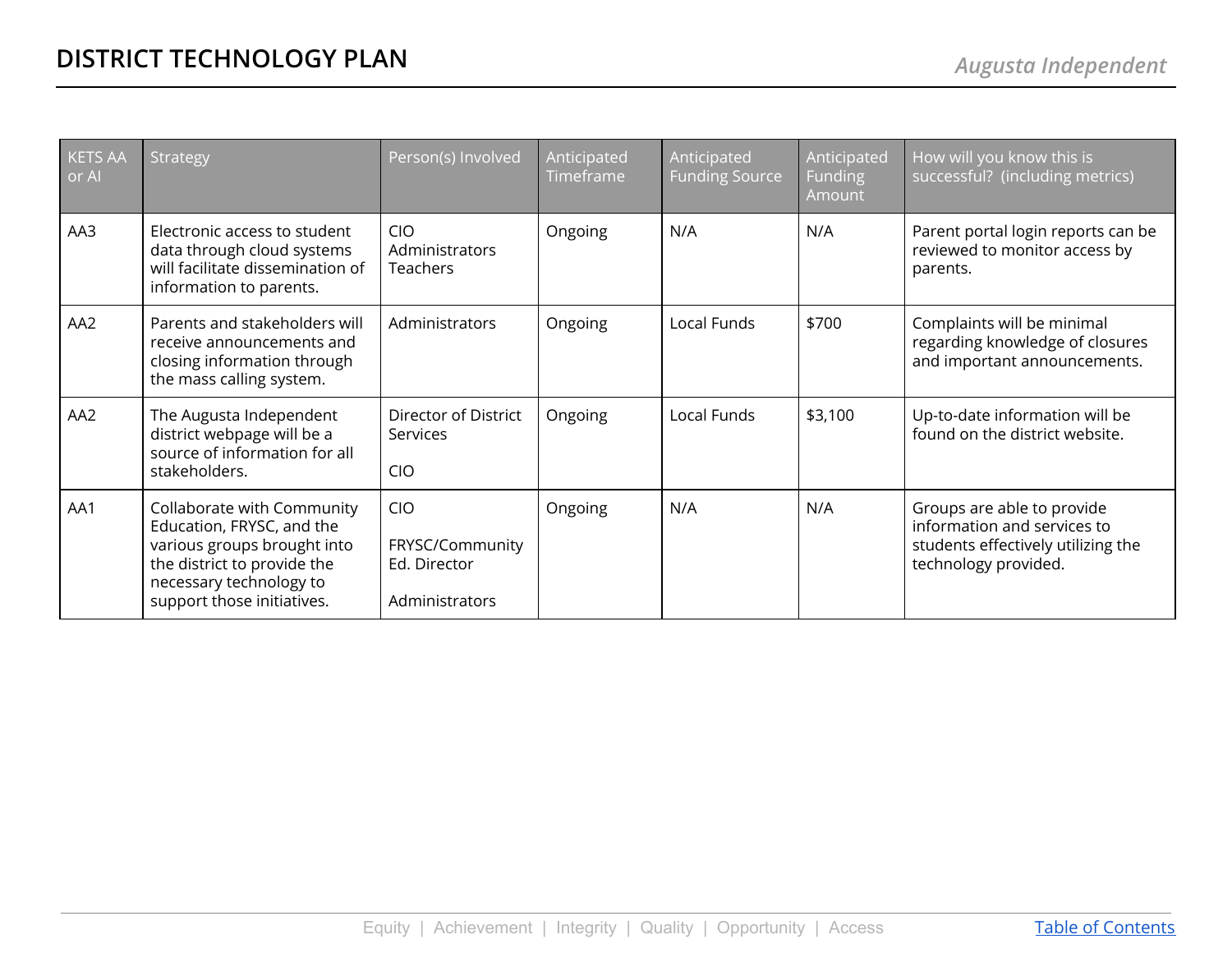

 $\mathbf{r}$ 

#### <span id="page-16-0"></span>*Digital Curriculum, Instruction & Assessment*

*Future Ready Gear*

**KETS GUIDING PRINCIPLE –** A digital learning experience is fostered by a teacher or coach with the use of rich digital instructional materials that are vetted to the rigor of Kentucky Academic Standards. A robust digital environment provides students with the opportunity to assess their own learning/progress.

*Areas of Emphasis: Areas of Acceleration (AA) /Areas of Improvement (AI)*



| <b>MA</b><br>AA-1    | Continue to provide access to instruction digital content which further aligns to the Kentucky Digital Learning Guidelines                                                                                                                                                                |
|----------------------|-------------------------------------------------------------------------------------------------------------------------------------------------------------------------------------------------------------------------------------------------------------------------------------------|
| $\bigcirc$ AA-2      | Continue providing opportunities for students to demonstrate learning connected to and through technology (empowering<br>students through technology with STLP, IT Academy, etc.)                                                                                                         |
| <b>CO</b><br>AA-3    | Continue to finalize and partner with Career and Technical Education (CTE) to promote Kentucky approved K-12 Computer<br>Science Standards and Technology/Digital Literacy Content Standards (based on International Society for Technology in Education<br>standards) for ALL students   |
| <b>CO</b><br>AA-4    | Continue providing access to online assessment tools that allow teachers and administrators to assess student learning,<br>provide timely feedback to students and make curriculum decisions (online formative assessment tools, interim based assessments,<br>and summative assessments) |
| <b>MAA-5</b>         | Continue to provide districts/classrooms access to digital instructional materials through an equitable of robust digital<br>experience                                                                                                                                                   |
| $AD$ <sub>Al-1</sub> | Identify digital content and tools (curriculum, instruction and assessment) designed to have the highest impact and value (e.g. is<br>the technology making or not making an instructional and learning difference?), including frequency of use by teachers and<br>students              |
| AID AI-2             | Create a closer connection with Career and Technical Education to expand information technology and computer science career<br>pathway offerings specifically related to computer programming/coding and increase exams available through IT Academy                                      |
| AI AI-3              | Play a vital role in implementation of summative online assessment and school report card and dashboard tool of the new<br>assessment and accountability system                                                                                                                           |
|                      |                                                                                                                                                                                                                                                                                           |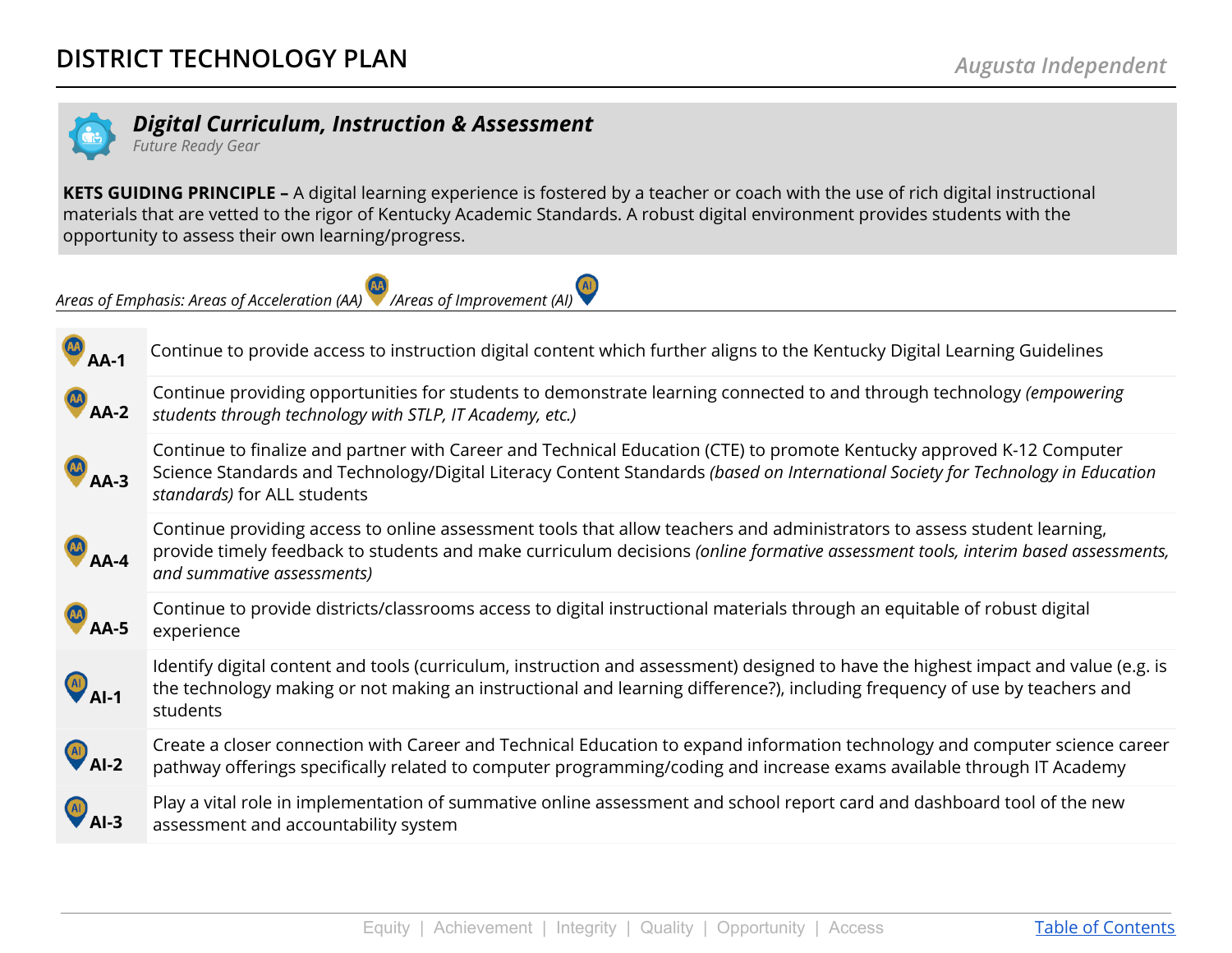| <b>KETS AA</b><br>or Al | Strategy                                                                                                                                                   | Person(s)<br>Involved                          | Anticipated<br>Timeframe    | Anticipated<br><b>Funding Source</b> | Anticipated<br>Funding<br>Amount | How will you know this is<br>successful? (including metrics)                                                                                   |
|-------------------------|------------------------------------------------------------------------------------------------------------------------------------------------------------|------------------------------------------------|-----------------------------|--------------------------------------|----------------------------------|------------------------------------------------------------------------------------------------------------------------------------------------|
| AA3                     | Middle school students will<br>have technology classes as part<br>of their daily schedule.                                                                 | Counselor<br>Technology<br>Teacher             | Ongoing                     | N/A                                  | N/A                              | Students in Grade 8 will meet or<br>exceed state standards for student<br>literacy in technology.                                              |
| AA3                     | Elementary students (K-6) will<br>receive between 9 and 12<br>weeks of instruction in<br>technology.                                                       | Counselor<br>Technology<br>Teacher             | Ongoing                     | N/A                                  | N/A                              | Walk-throughs will note effective<br>instruction.<br>Elementary students will be able to<br>utilize technology comfortably and<br>efficiently. |
| AA2                     | Devices are being used in all<br>grade levels for instruction,<br>research, projects, and<br>differentiated instruction.                                   | Classroom<br><b>Teachers</b>                   | Ongoing                     | N/A                                  | N/A                              | Walk-throughs will note the use of<br>technology.<br>Achievement gaps will be<br>decreased.                                                    |
| AA4                     | Students will utilize a valid<br>web-based, benchmark<br>assessment tool and use the<br>corresponding digital lessons to<br>target instructional practice. | Classroom<br><b>Teachers</b><br>Administrators | September<br>January<br>May | Local Funds                          | \$17,000                         | Increase in student scores on the<br>benchmark assessment.                                                                                     |
| AA2                     | Students will be instructed in<br>the newly revised Kentucky<br>Academic Standards for<br>Technology.                                                      | Classroom<br><b>Teachers</b><br>Administrators | Ongoing                     | N/A                                  | N/A                              | Standards should be identified in<br>the weekly lesson plans submitted<br>to school administrators.                                            |
| AA2                     | Elementary students will have<br>experiences/time in the<br>computer lab as part of their<br>general education studies.                                    | Classroom<br><b>Teachers</b>                   | Ongoing                     | N/A                                  | N/A                              | Elementary students will be able to<br>utilize technology comfortably and<br>efficiently.                                                      |
| <b>KETS AA</b><br>or Al | Strategy                                                                                                                                                   | Person(s)<br>Involved                          | Anticipated<br>Timeframe    | Anticipated<br><b>Funding Source</b> | Anticipated<br>Funding           | How will you know this is<br>successful? (including metrics)                                                                                   |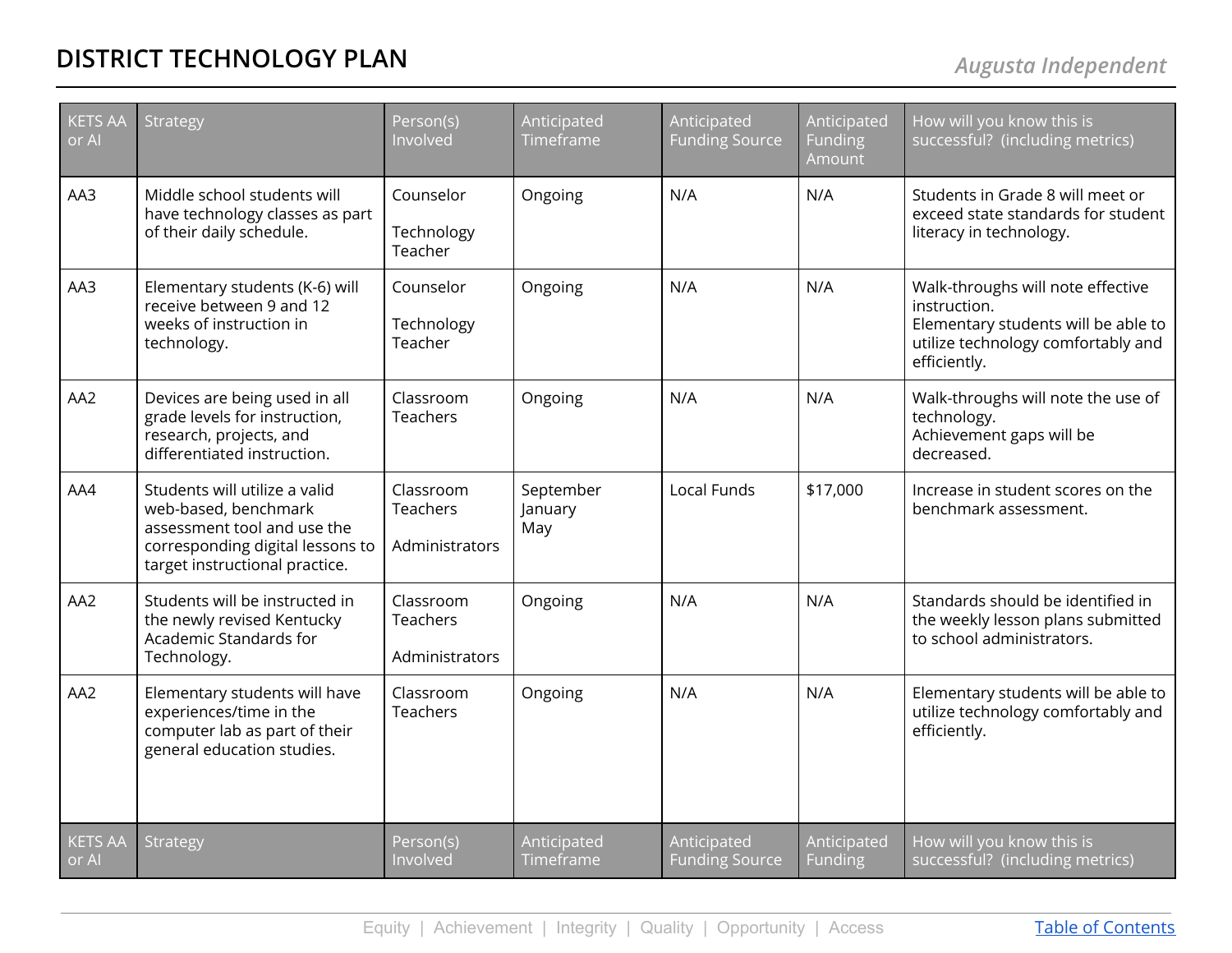|                 |                                                                                                                                         |                                                |                             |             | Amount |                                                                                                                                                                 |
|-----------------|-----------------------------------------------------------------------------------------------------------------------------------------|------------------------------------------------|-----------------------------|-------------|--------|-----------------------------------------------------------------------------------------------------------------------------------------------------------------|
| AA <sub>2</sub> | At the middle school and high<br>school levels, technology is<br>used in all subject areas as a<br>teaching and learning tool.          | Classroom<br><b>Teachers</b><br>Administrators | Ongoing                     | N/A         | N/A    | Walk-throughs will note the use of<br>technology. The use of technology<br>should be noted in the weekly<br>lesson plans submitted to school<br>administrators. |
| AA <sub>2</sub> | Augusta Independent will offer<br>STLP activities to students                                                                           | School<br>Administrators<br><b>CIO</b>         | Ongoing                     | Local Funds | \$300  | STLP will be an available option for<br>students.                                                                                                               |
| AA1             | Beginning at the elementary<br>level, all nine elements of<br>digital citizenship are included<br>in the curriculum.                    | Classroom<br><b>Teachers</b><br><b>CIO</b>     | Ongoing                     | N/A         | N/A    | Students are observed by teachers<br>being good digital citizens.                                                                                               |
| AA1             | All students participate in<br>Internet safety awareness and<br>digital citizenship activities<br>within the first month of<br>school.  | Classroom<br><b>Teachers</b><br><b>CIO</b>     | August 24 -<br>September 18 | N/A         | N/A    | Students sign-off that they have<br>received the training.<br>Students observed practicing safe,<br>ethical uses of technology by<br>teachers.                  |
| AA1             | All high school students<br>participate in Internet safety<br>awareness activities in all<br>classes that meet in the<br>computer labs. | Technology<br>Teacher                          | Ongoing                     | N/A         | N/A    | Students observed practicing safe,<br>ethical uses of technology by<br>teachers.                                                                                |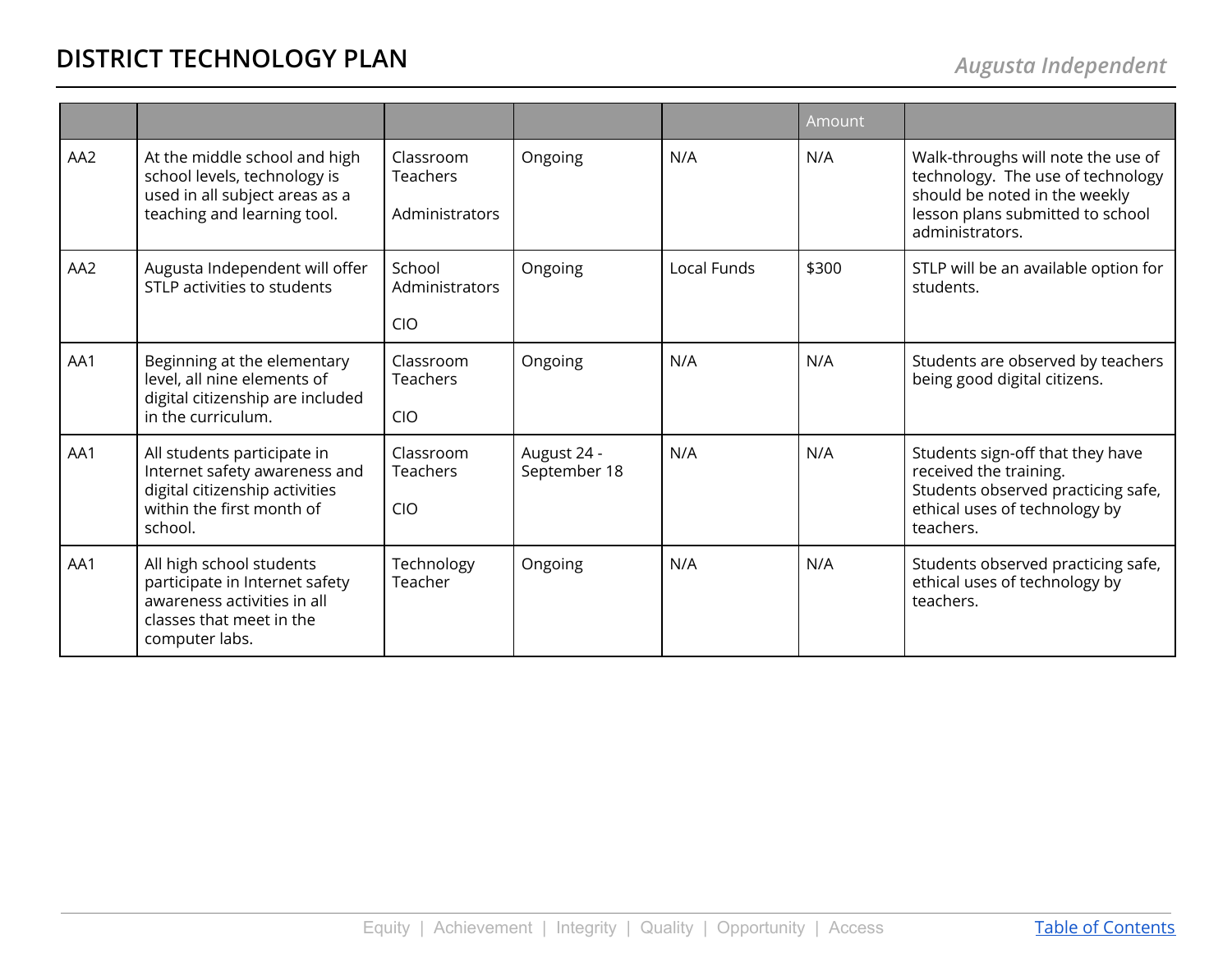

<span id="page-19-0"></span>*Personalized Professional Learning Future Ready Gear*

**KETS GUIDING PRINCIPLE –** Digital learning expands the access to quality strategies and experiences for educators beyond the traditional methods of professional development. A culture of digital collaboration, workflow and relationships allows educators to build skill sets and instructional best practices with colleagues globally. This approach of increased access and flexibility for professional learning ultimately leads to greater success for students.

*Areas of Emphasis: Areas of Acceleration (AA) /Areas of Improvement (AI)*



Continue building a culture of digital collaboration and connected digital relationships that allow administrators to support and encourage the use of digital tools by staff for professional learning



Provide district with guidance and support to determine crucial learning needs of teachers resulting in more professional learning opportunities related to digital learning tools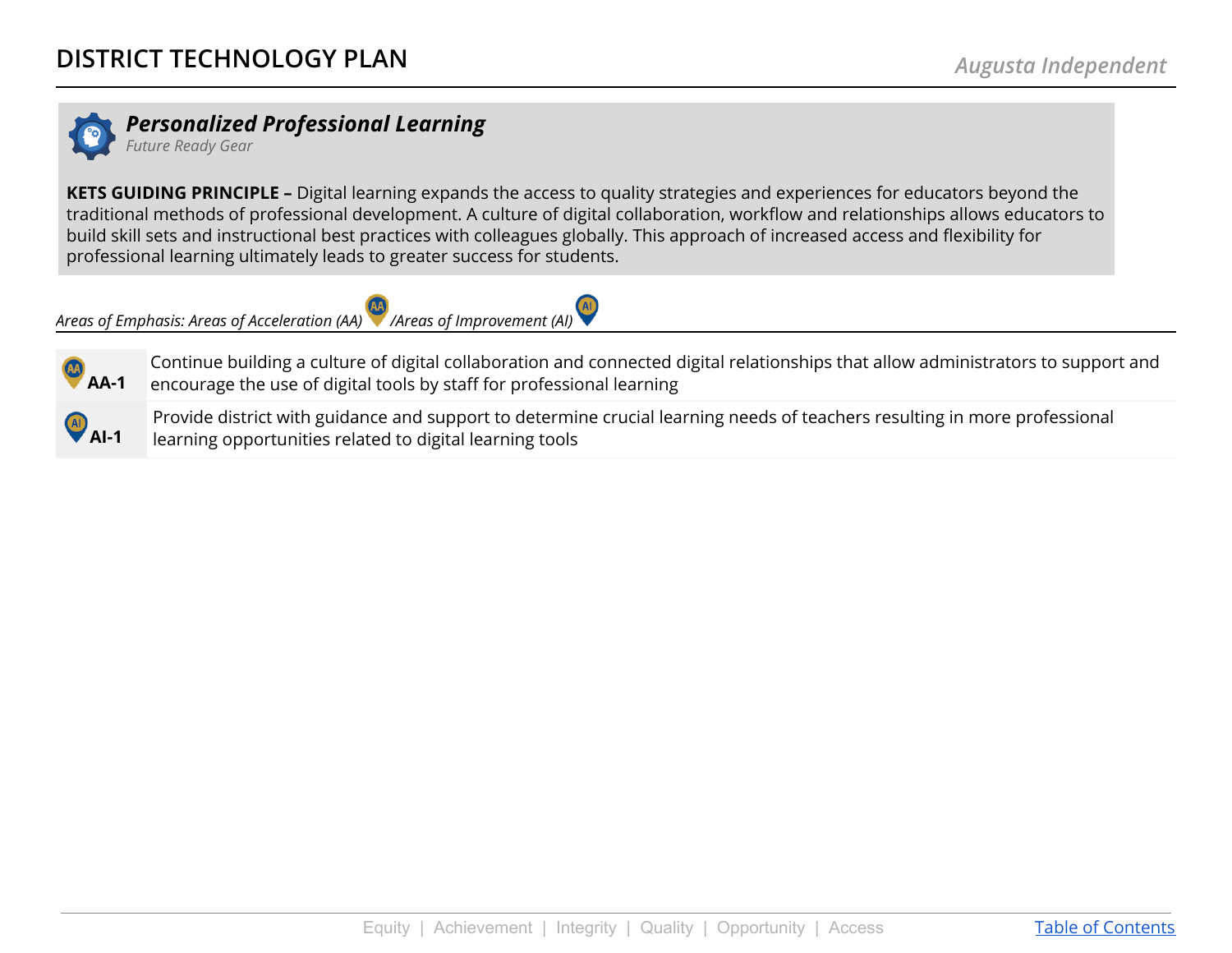| <b>KETS AA or AI</b> | Strategy                                                                                                                                                                                   | Person(s)<br>Involved                                                    | Anticipated<br>Timeframe | Anticipated<br><b>Funding Source</b>                       | Anticipated<br>Funding<br>Amount | How will you know this is<br>successful? (including metrics)                                             |
|----------------------|--------------------------------------------------------------------------------------------------------------------------------------------------------------------------------------------|--------------------------------------------------------------------------|--------------------------|------------------------------------------------------------|----------------------------------|----------------------------------------------------------------------------------------------------------|
| $AI-1$               | Current faculty members<br>with technology strengths<br>will lead PD and peer<br>training in the use of<br>available technology<br>resources.                                              | <b>CIO</b><br>District PD<br>Coordinator<br>Principal<br><b>Teachers</b> | August-May               | N/A                                                        | N/A                              | Teachers will be observed<br>effectively integrating technology<br>resources into their classrooms.      |
| AA1                  | Augusta Independent<br>technology staff will provide<br>training as needed on timely<br>technology topics/resources<br>or schedule training by<br>providers contracted by the<br>district. | <b>CIO</b><br>Principa<br>District PD<br>Coordinator                     | Ongoing                  | N/A                                                        | N/A                              | Feedback will be gathered from<br>participating staff.                                                   |
| AA1                  | DTC/CIO will attend annual<br>technology conference to<br>remain up-to-date on<br>technology topics/resources.                                                                             | <b>CIO</b>                                                               | March                    | <b>KETS</b><br>Local Funds                                 | \$900                            | Surveys provided by KySTE.                                                                               |
| AA1                  | Selected teachers will<br>annually attend KySTE<br>Conference to advance<br>technology proficiency.                                                                                        | <b>CIO</b><br>Principal                                                  | March                    | <b>KETS</b><br><b>Local Funds</b><br><b>Federal Grants</b> | \$900                            | Surveys provided by KySTE.<br>Teachers are able to effectively<br>lead technology PD over new<br>topics. |
| AA1                  | New faculty members will be<br>trained on the student<br>information system, Google<br>tools, and any other<br>electronic tools as needed.                                                 | <b>CIO</b>                                                               | July-August              | N/A                                                        | N/A                              | Teachers are able to effectively use<br>tools to complete required tasks.                                |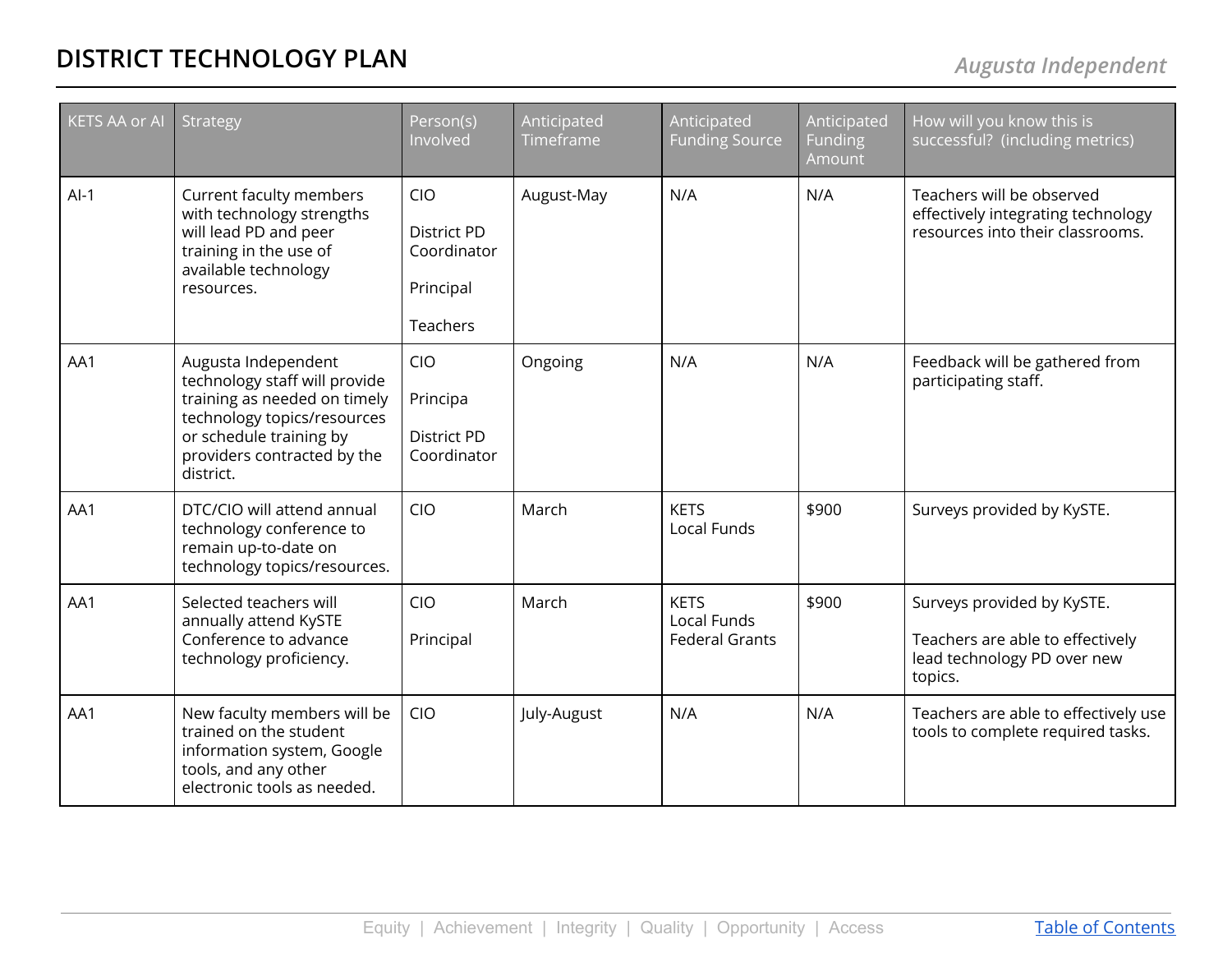

<span id="page-21-0"></span>*Use of Space & Time Future Ready Gear*

**KETS GUIDING PRINCIPLE –** The personalized learning environment for students requires reimagining the use of school space and time. Virtual instruction, cloud-based learning tools, digital instructional material, digital collaboration, digital workflows and digital relationships, etc., assist in providing the vehicle for anywhere, anytime learning.

*Areas of Emphasis: Areas of Acceleration (AA) /Areas of Improvement (AI)*



Continue to provide guidance, support and resources for districts in the development and application of high quality online/virtual coursework as well as implementation of learning management systems

**AI**-1 Educate and support districts in the implementation and facilitation of digital learning tools and portable technologies that foster anywhere, anytime access for staff and students